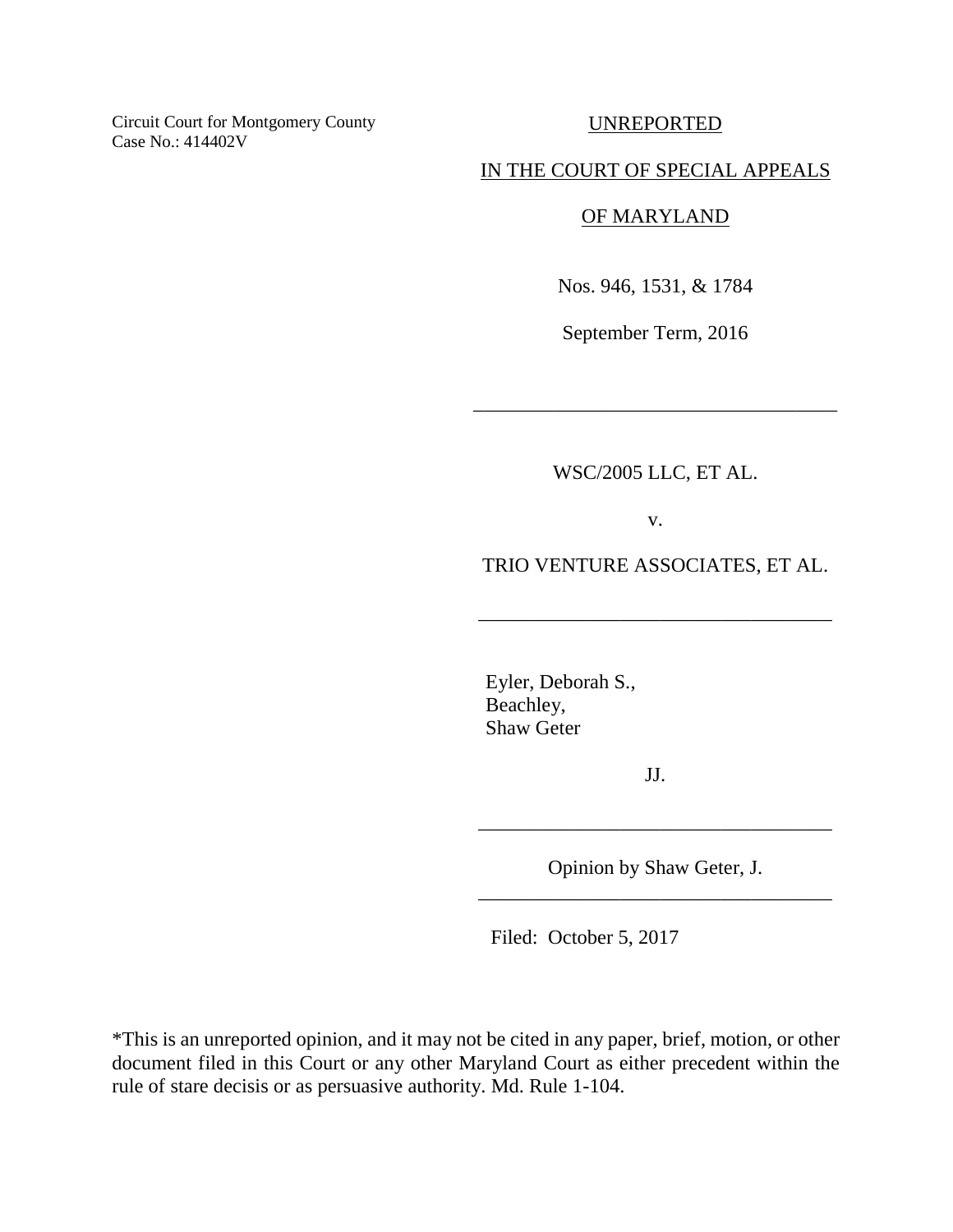This consolidated appeal involves an arbitration settlement agreement that was reached between the parties in the midst of a multi-week jury trial in April 2005. Under the terms of a Purchase and Sale Agreement (PSA), appellants bought appellees' interest in a joint venture that owns commercial office buildings at 6011 and 6100 Executive Boulevard in Rockville, Maryland. A clause in the PSA specified that contingency payments were to be made on the occurrence of enumerated leasing conditions. In August 2006, appellants sold 6100 Executive Boulevard to a third party; appellees later filed a demand for arbitration, arguing that the sale constituted a breach of the PSA. After holding a hearing, the arbitrator found that, because of the sale, appellants did not exercise good faith or commercially reasonable efforts in leasing 6100 Executive Boulevard, and he awarded appellees \$3.5 million, as well as interest to run from the date of the breach.

The parties collectively raise three issues arising from the arbitrator's award and ensuing petition to vacate in the Circuit Court for Montgomery County that we have reworded as follows<sup>1</sup>:

- I. Did the circuit court err in denying appellants' petition to vacate the arbitration award?
- II. Did the circuit court err in remanding the case to the arbitrator to determine the applicable interest rate under the PSA?

 $\overline{a}$ 

 $<sup>1</sup>$  Both sides have appealed orders from the circuit court. In the interest of clarity, we will</sup> refer to the following parties as appellants: WSC/2005, LLC; Simon and Ruth Wagman; Washington Science Center Joint Venture; Gary Cohen; Deborah Ellick; and Philip Cohen. We will refer to the other parties as appellees: Trio Venture Associates; Myron Levin; Jean Levin; Lawrence Guss, individually, as Trustee under will of Alexander Guss, and as General Partner of the Guss Family Limited Partnership; and the Guss Family Limited Partnership.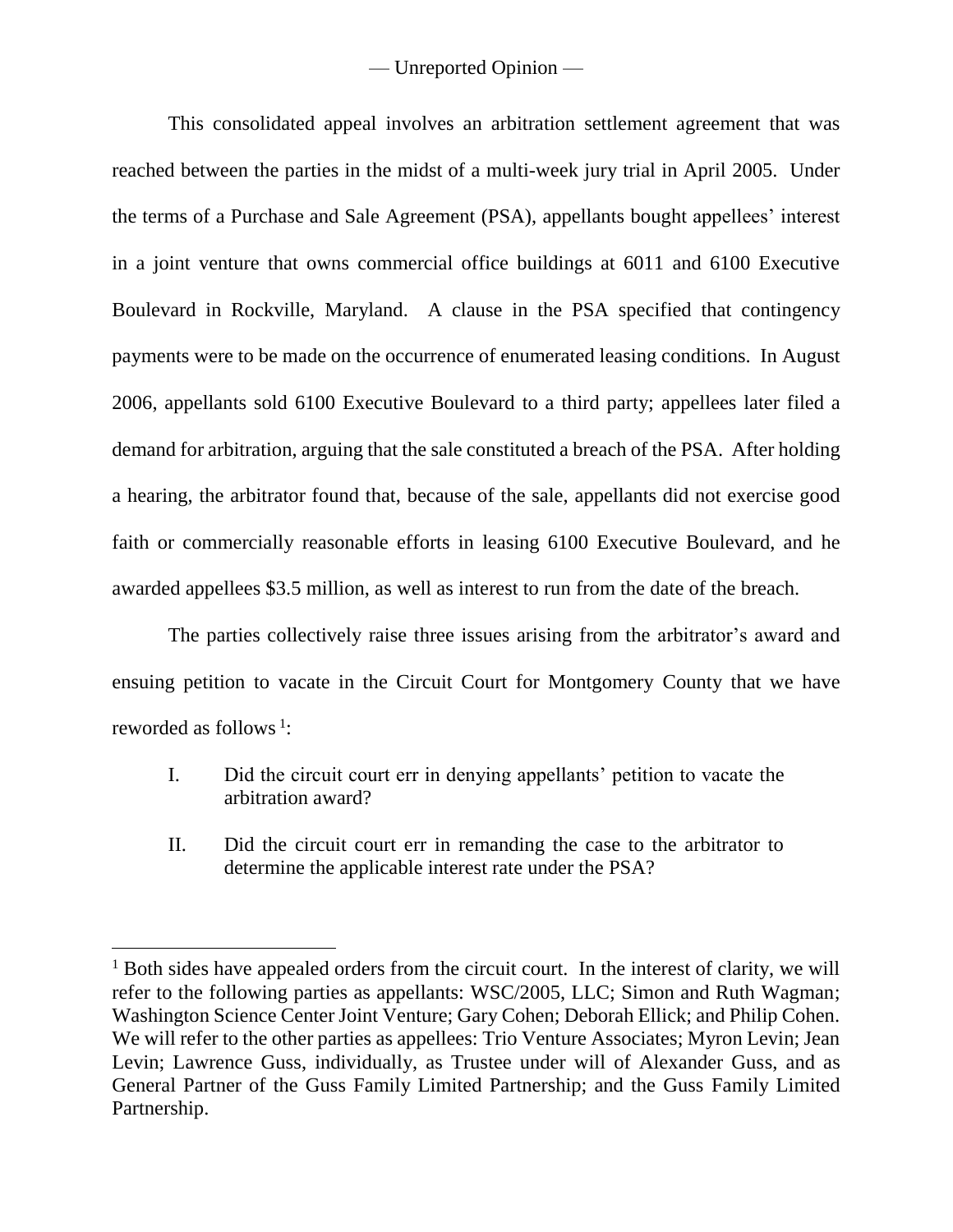III. Did the circuit court err in denying appellees' petitions for attorneys' fees and costs?

For the reasons described below, we shall affirm in part and vacate in part.

# **BACKGROUND**

In April 2005, the parties entered into a settlement agreement in the midst of a multi-week jury trial in the Circuit Court for Montgomery County, the terms of which are contained in the PSA underlying this dispute. As appellants put it in the proceedings below, "it was a separation, a settlement, between parties that didn't like each other much, certainly didn't trust each other much, and had been involved in fighting with each other for the four-plus, five-plus years before this agreement was signed." Under the PSA, appellees transferred their 58-1/3% interest in the Washington Science Center Joint Venture (WSCJV)—which owns commercial office buildings at 6011 and 6100 Executive Boulevard in Rockville, Maryland—to appellants. Pursuant to Paragraphs 3.A through 3.C of the PSA, appellants paid appellees \$10 million in 2005:

3. The purchase price shall be paid as follows:

A. Upon the Effective Date, the Purchasers . . . shall pay to the Sellers . . . the sum of Two Hundred Thousand Dollars (\$200,000.00) . . . . .

B. On or before Monday, April 25, 2005, the Purchasers . . . shall deliver a check in the sum of Three Hundred Thousand Dollars (\$300,000.00) . . . .

C. On or before Monday, August 22, 2005, (i) Purchasers . . . shall deliver a check . . . in the sum of Nine Million Five Hundred Thousand Dollars  $(\$9,500,000.00)$ ... and (ii) a check ... in the sum of Five Hundred Thousand Dollars (\$500,000) . . . as a pre-payment on the first contingency payment to become due as set forth in Section D and E below.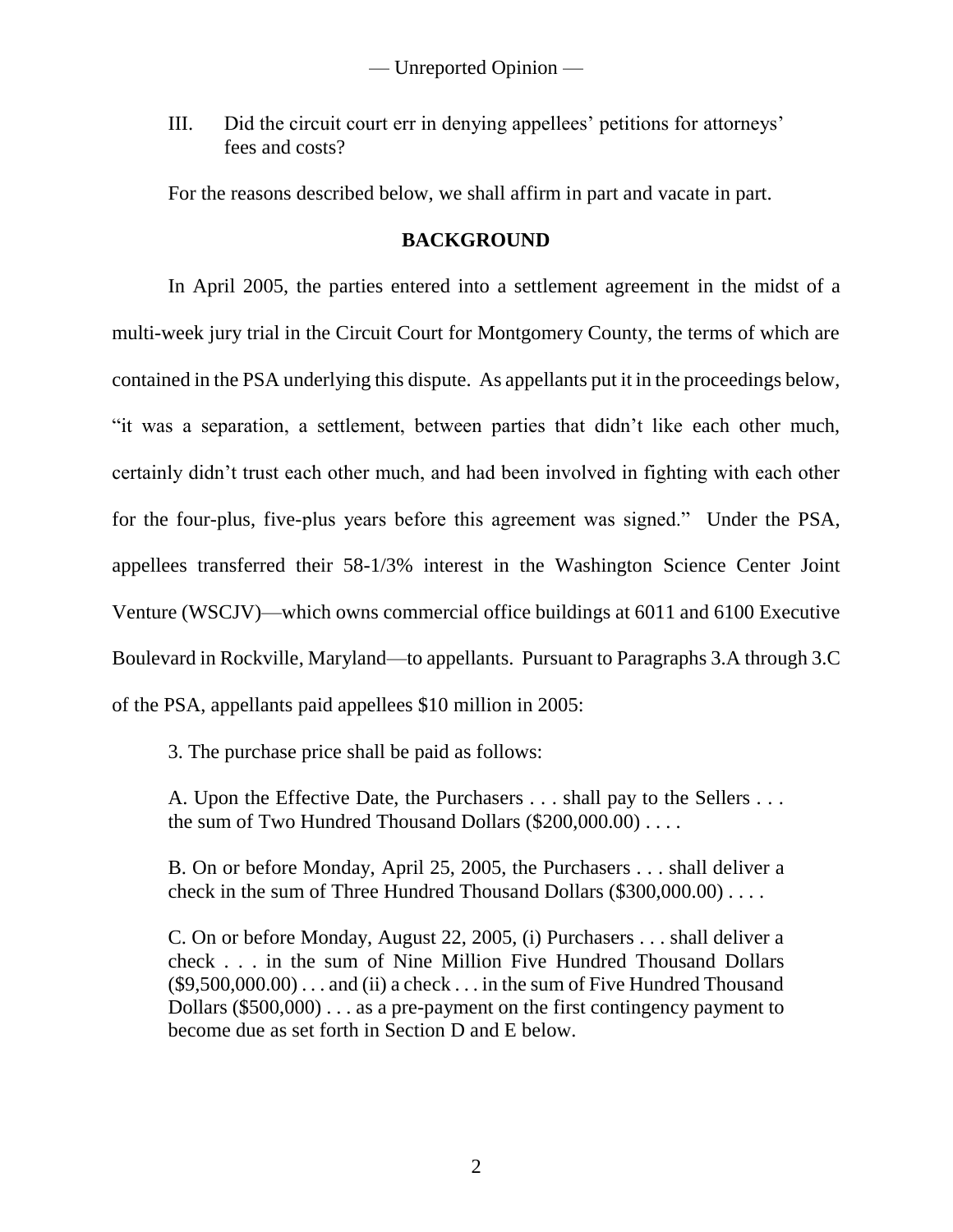Paragraphs 3.D and 3.E include two additional future payments of \$3.5 million, contingent

on one of the following conditions:

D. Three Million Five Hundred Thousand Dollars (\$3,500,000.00) at the earlier of: (i) the placement of a construction loan for the building of a new office building to be located at 6015 Executive Boulevard, Rockville, Maryland (it being understood and agreed that the WSCJV shall use commercially reasonable efforts to finance and develop the 6015 property as soon as is practicable, but in no event shall financing and development be required until the building is pre-leased on terms acceptable to the WSCJV, in its sole and exclusive discretion) or (ii) such time as WSCJV shall break ground . . . on the construction of a new office building to be located at 6015 Executive Boulevard . . . .

E. Three Million Five Hundred Thousand Dollars (\$3,500,000.00) . . . delivered to Sellers' counsel . . . at such time as one of the following occurs: (i) the current government tenants . . . at 6011 and 6100 Executive Boulevard, Rockville, MD, renew their leases for a term of not less than ten (10) years (excluding options), or (ii) if condition (i) does not occur, then the third  $(3<sup>rd</sup>)$ business day after both buildings (i.e. 6011 and 6100 Executive Boulevard) in the aggregate are not less than seventy-five percent (75%) leased to and occupied by tenants for terms of not less than five (5) years in each case (excluding options) it being understood that the WSCJV will use commercially reasonable efforts to obtain renewal leases on terms and conditions acceptable to WSCJV as soon as is practical . . . .

In the event that payment is not made under Paragraph 3.D or 3.E, the method by which

interest would accrue is set forth in Paragraph 3.F:

F. The parties agree that with reference to the contingent payments set forth in Sections D and E above, that the payment(s) to be made shall be allocated between principal and interest in accordance with the rules and Regulations of the Internal Revenue Service regarding the use of Applicable Federal Rates ["AFR"] for instruments with unstated interest (the total payment to be made shall not be affected by this allocation). The interest rates to be applied in arriving at the appropriate allocation between principal and interest shall be as follows: (1) to the extent payment is not made within nine years, 4.33 percent, the annual AFR provided for long-term instruments executed during August 2005 with a term of nine years or longer; (2) to the extent payment is made more than three years after August, 2005, but less than nine years after August, 2005, 3.92 percent, the AFR provided for mid-term instruments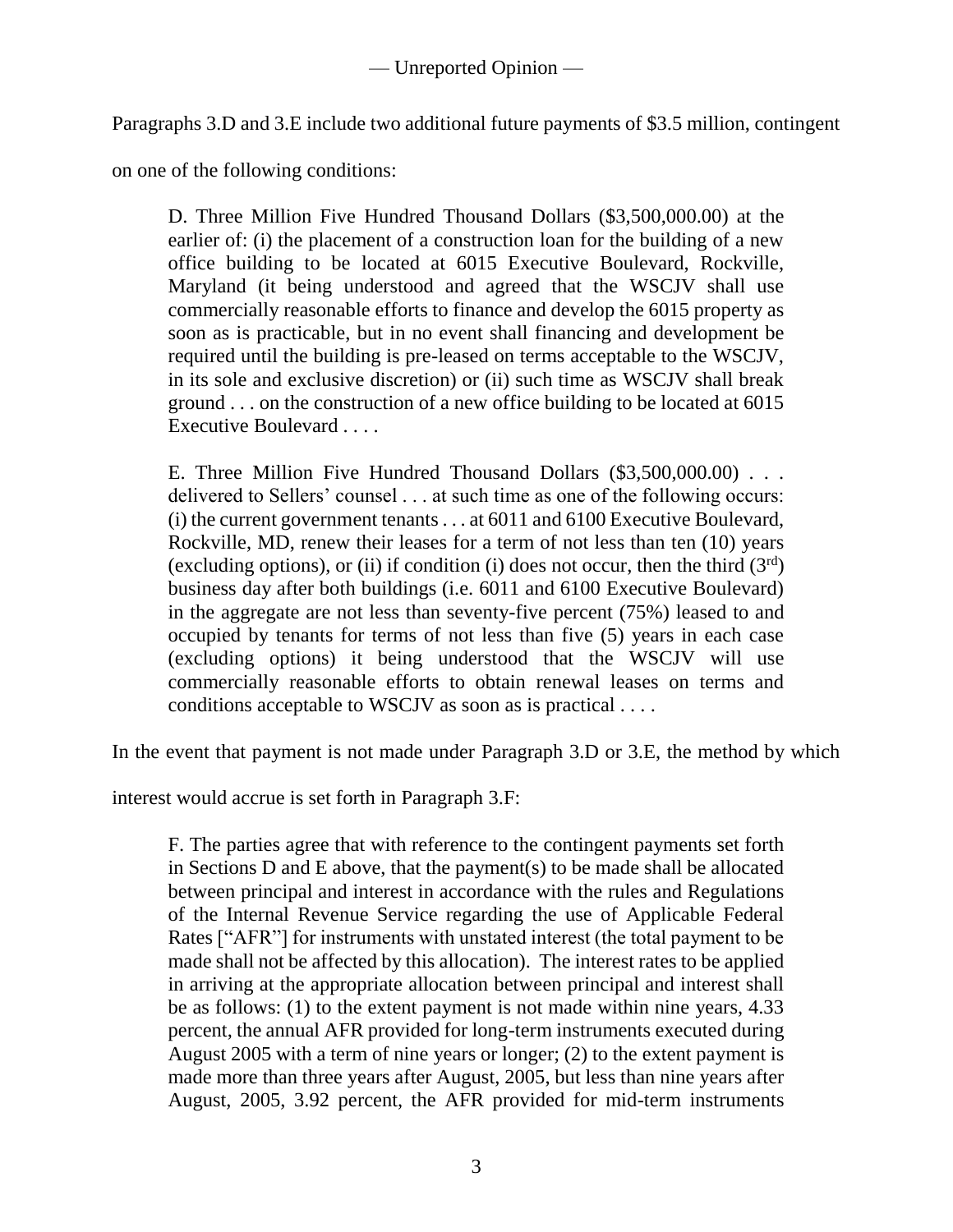executed during August 2005 with a term of more than three years and less than nine years; and (3) to the extent payment is made in three years or less, 3.58 percent, the AFR provided for short-term instruments executed during August 2005 with a term of less than three years. The purpose of this provision is to apply an interest rate that complies with the AFR Regulations so as to use an applied interest rate and avoid having interest imputed. Accordingly, should it be finally determined that an incorrect rate was chosen, the parties agree to adjust the rates provided in this Paragraph, if needed to fully comply with the AFR Regulations.

On August 31, 2006, approximately eighteen months after the parties signed the PSA, appellants sold 6100 Executive Boulevard to a third party for \$32.5 million. The sale was recorded in the land records of Montgomery County, but no other notice was provided to appellees, who believed that appellant WSCJV remained the owner of both buildings. Following appellees' inquiry in 2010 into the contingency payments under Paragraphs 3.D and 3.E, Richard Cohen sent appellee Lawrence Guss the following letter on April 7, 2010:

Dear Larry,

Glad everything is going well. As to WSC, the leases with [the national institute of health] in 6011 expire September 30, 2014. As to 6100, the [national institute of health] leases expire on February 1, 2014. Accordingly, there is no possible triggering event until at least 2014.

Best regards, Richard S. Cohen

Appellees did not learn about the sale until they ran a title search in January 2014. Three months later, on March 13, 2014, appellees sent appellants a letter requesting a meeting. Appellees claimed that the sale of 6100 Executive Boulevard triggered the \$7 million contingency payments under Paragraph 3.D and 3.E of the PSA, and that the meeting would provide a good way to start the "45-day cooling off period," which is defined in the PSA as follows: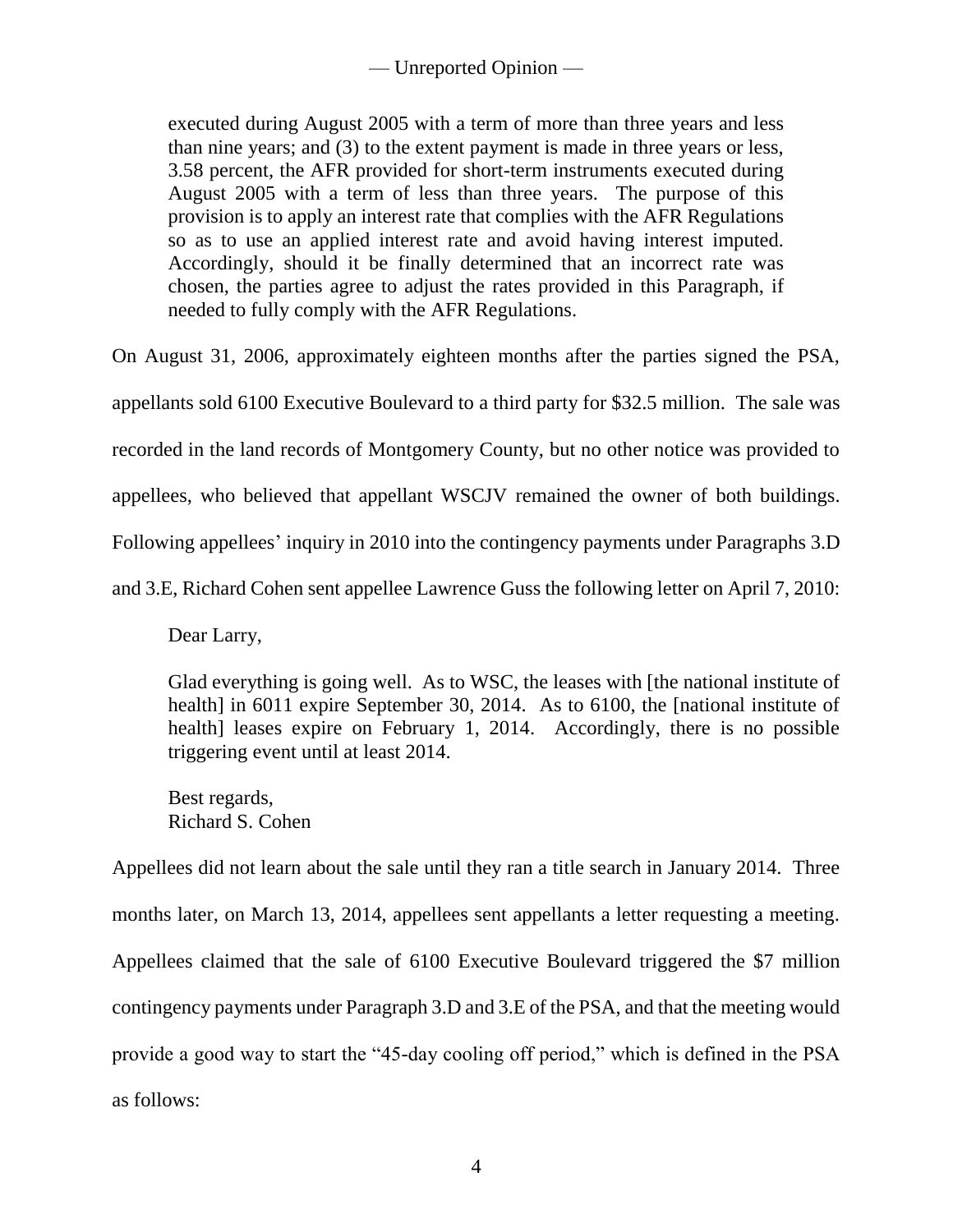The Parties agree that, to the extent a dispute arises under this Agreement, the Parties shall attempt to resolve such dispute. If after a 45 day "cooling off" period (which 45 day period shall commence by any Party setting forth, in writing, his, or her or its position with respect to such dispute, and providing such writing to the other Parties), the Parties are not able to resolve any such dispute, the Parties, within 15 days of the end of such "cooling off" period, shall submit their dispute to binding and final arbitration.

Both parties believed that the March 2014 letter triggered the cooling off period, although it was not sent to all individuals designated for notice under the PSA. The parties met one month later, but no settlement was reached. On February 10, 2015, appellees sent appellants a "CORRECTED-45 Day Letter." The February 2015 letter narrowed the scope of the dispute by eliminating the Paragraph 3.D claim; it also added specificity to the 3.E claim: appellees stated that a breach occurred when appellants sold 6100 Executive Boulevard, and appellants were obligated to pay the \$3.5 million contingency set forth in Paragraph 3.E as of the date of the sale—August 31, 2006. All parties designated for notice received a copy of the February 2015 letter.

After a period of unsuccessful negotiation, appellees filed a demand for arbitration on April 6, 2015, raising two claims of breach of the PSA, fraud, unjust enrichment, and failure to provide information. Appellants subsequently filed a motion to dismiss or, in the alternative, for summary judgment; and appellees contemporaneously filed an opposition, as well as a motion for summary judgment as to the breach and failure to provide information claims. The Honorable Paul A. McGuckian (Ret.) was selected by the parties to serve as the arbitrator.

On September 16, 2015, the arbitrator held a hearing on the open motions. As pertinent here, appellants argued that the demand should be dismissed as untimely because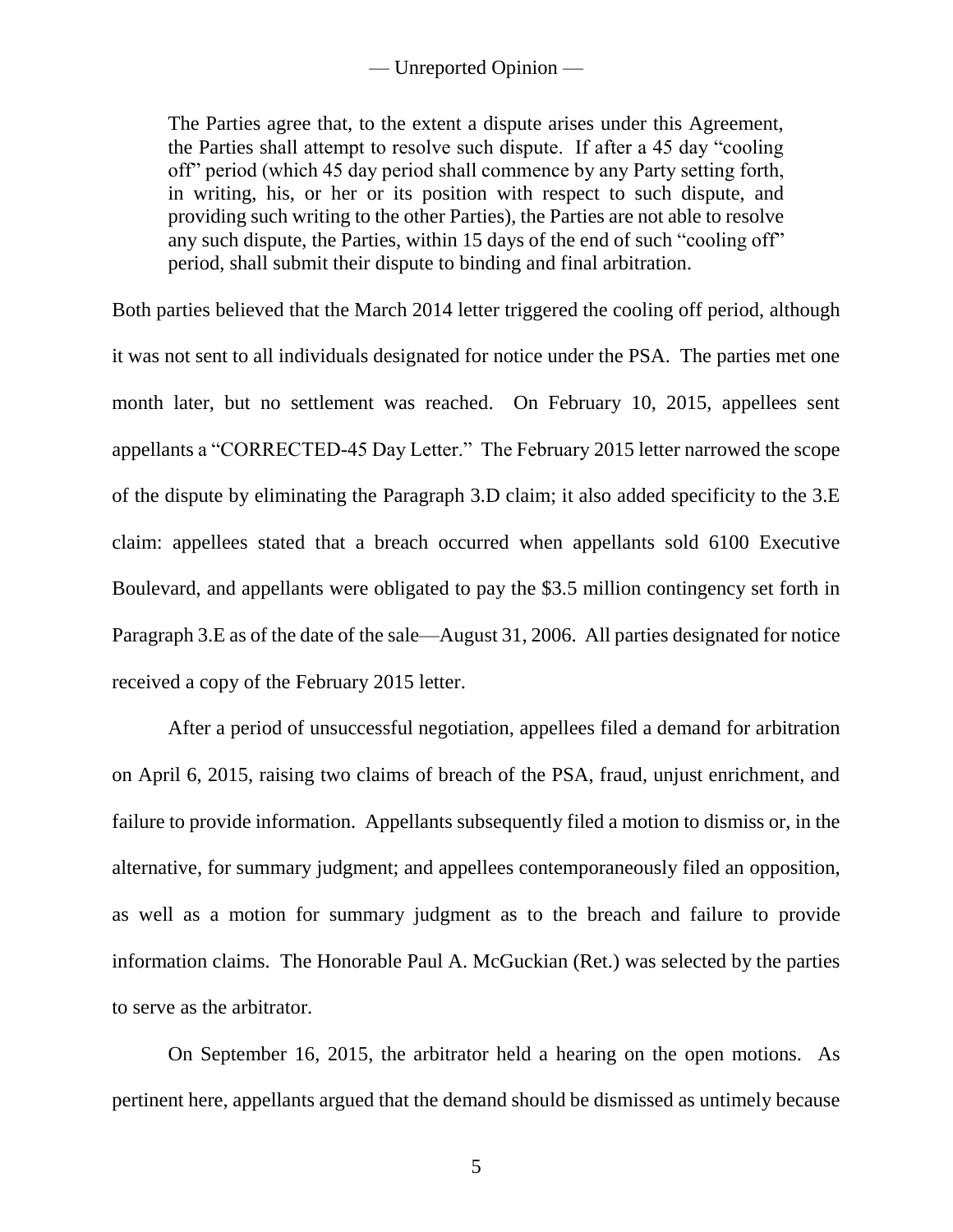it was not filed within the cooling off period or within three years of the breach, as required by Maryland's statute of limitations. Next, appellants argued that the leasing contingency in Paragraph 3.E of the PSA had not been triggered. Appellants stated that the parties intended the purchase price to be \$10 million with the possibility, but no certainty, that future payments would be made.

Appellees, on the other hand, argued that their demand complied with the requirements of the PSA. Appellees asserted that the PSA did not restrict the number of cooling off periods; the February 10, 2015 letter triggered one such cooling off period; and, as a result, their April 6, 2015 demand was timely filed. Appellees also argued that the demand was timely under Maryland's three-year statute of limitations by virtue of the discovery rule. Finally, appellees maintained that appellants did not use commercially reasonable efforts in selling 6100 Executive Boulevard, and pursuant to Paragraph 3.E of the PSA, appellants were obligated to pay them \$3.5 million.

The arbitrator issued a written opinion on November 19,  $2015.<sup>2</sup>$  Concerning the timeliness of the demand, the arbitrator found that the language in the PSA does not limit the number of times the cooling off period may be triggered or restrict one party's ability to trigger the cooling off period more than once per dispute. Because the February 2015 letter reframed the dispute—namely, it eliminated appellees' claim under Paragraph 3.D, and it further developed the 3.E claim—the arbitrator found that the demand was timely filed. This finding, the arbitrator noted, is consistent with the general spirit of arbitration,

 $\overline{a}$ 

 $2$  The arbitrator issued an amended opinion on December 1, 2015, for the sole purpose of correcting an inadvertent omission of two parties that were signatories to the PSA.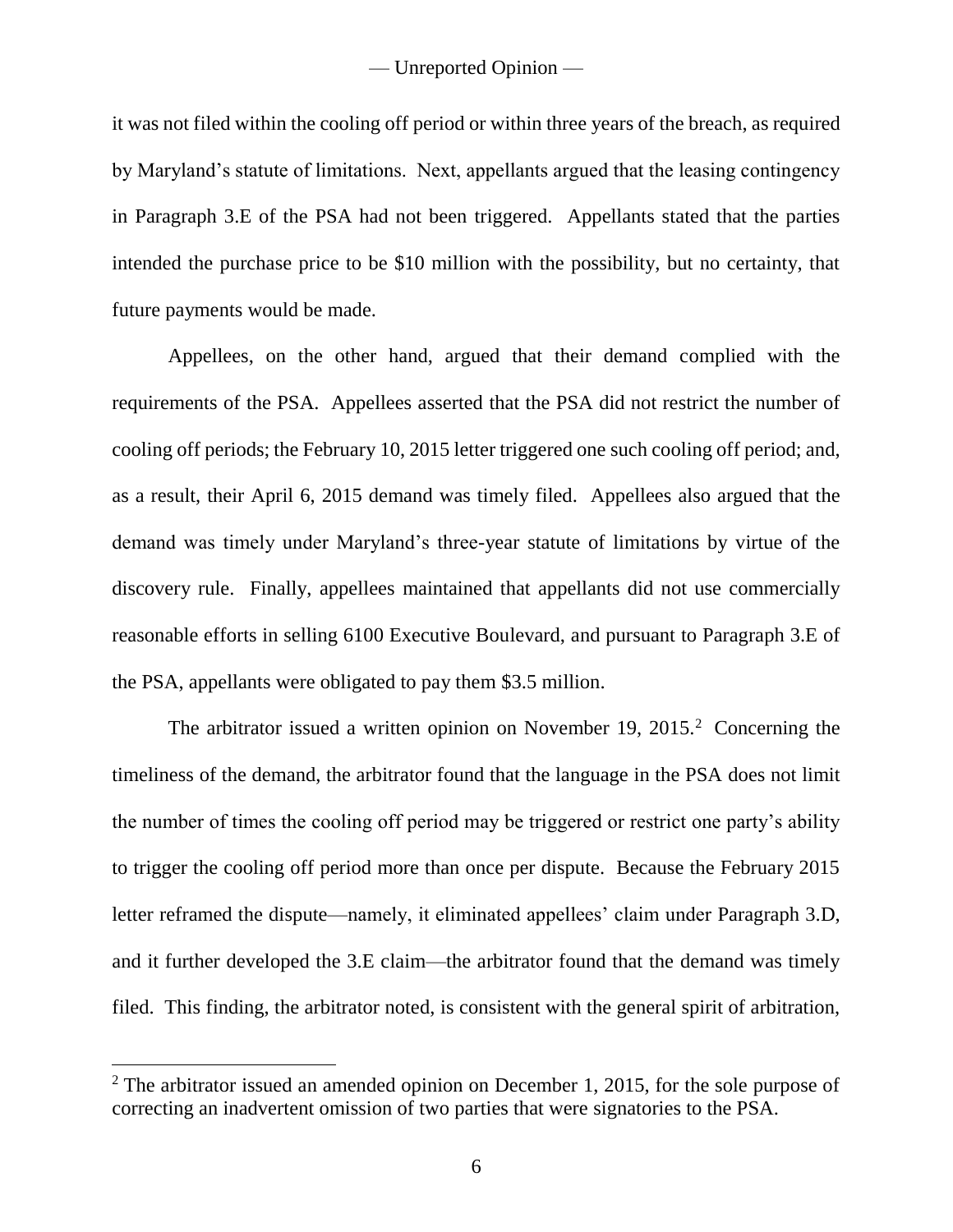which is to limit the expense of litigation between highly contentious parties and to encourage the parties to resolve disputes on their own.

Alternatively, the arbitrator ruled that the March 2014 letter did not trigger the 45-day cooling off period because notice was not provided to all parties required by the PSA. Next, the arbitrator found that although the sale of 6100 Executive Boulevard was filed in the land records of Montgomery County, appellant Richard Cohen's April 7, 2010 letter did not indicate or suggest a need for appellees to conduct an investigation as to the building's ownership. Therefore, the arbitrator found that the land records provided mere constructive notice, the statute of limitations was tolled until appellees discovered the sale in 2014, and appellees' demand was timely filed.

Concerning appellees' breach of contract claims, the arbitrator first looked at the terms of the PSA. Based on the language in Paragraph 3, "[t]he purchase price shall be paid as follows," the arbitrator found that a "reading of the PSA leads [him] to conclude that the parties intended the purchase price of the joint venture interests to be \$17 million to be paid in various intervals and upon the occurrence of certain events." In selling 6100 Executive Boulevard, the arbitrator found that appellants did not exercise good faith or commercially reasonable efforts to obtain renewal leases on terms and conditions that would satisfy Paragraph 3.E. As a result, the arbitrator granted appellees' motion for summary judgment as to the breach of contract claims and awarded appellees \$3.5 million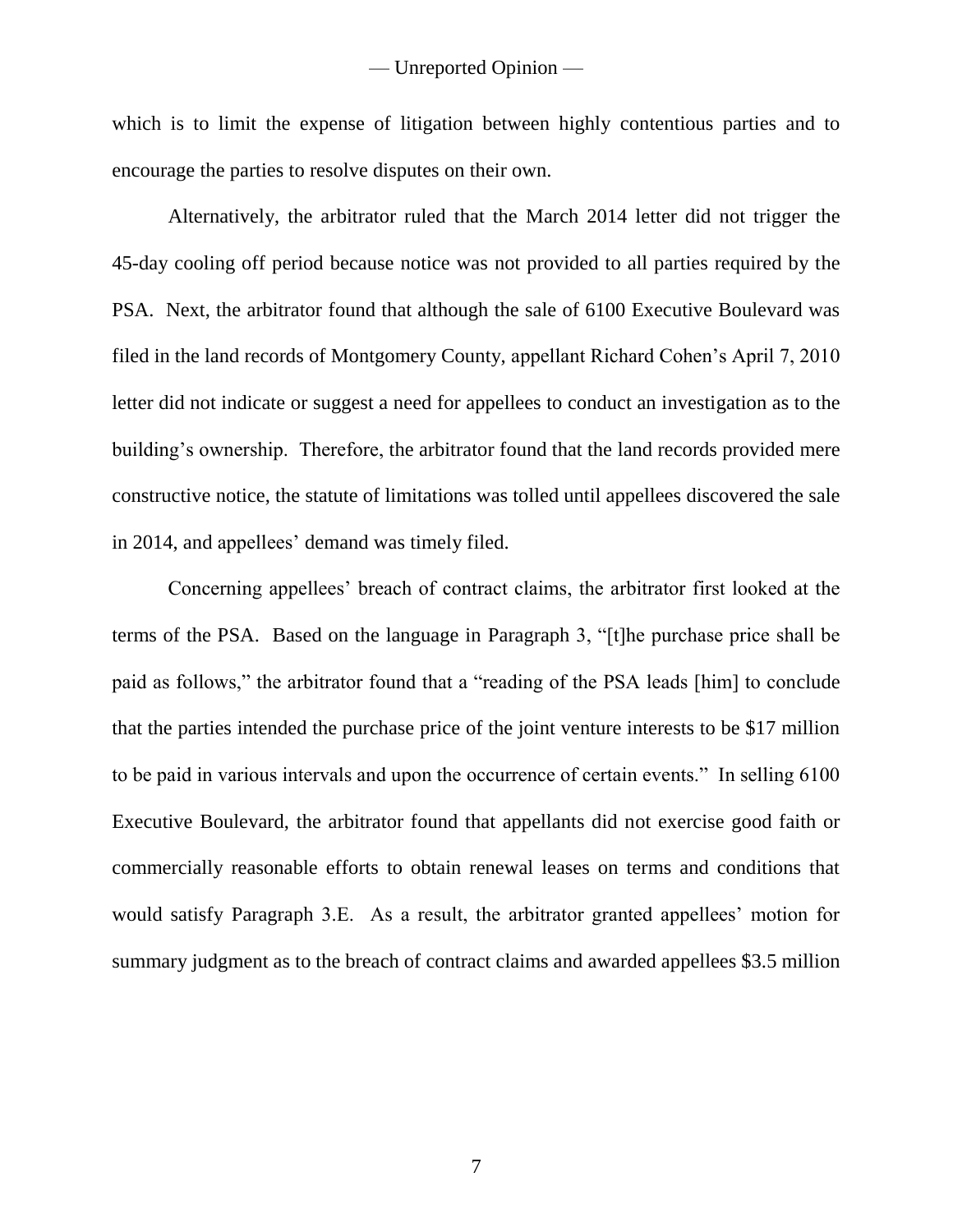less payments that had already been credited against that sum.<sup>3</sup> The arbitrator dismissed the remaining claims.<sup>4</sup>

On December 3, 2015, appellants moved for reconsideration of the arbitration opinion, raising a number of arguments. First, appellants argued that appellees were required to prove that the leasing thresholds were met in both buildings before payment was due under Paragraph 3.E. Second, appellants argued that before liability can be imposed for the frustration of a condition, appellees were required to prove "but for" causation. Because appellees failed to do so, the arbitrator improperly imposed an impermissible contract penalty and/or forfeiture. Third, appellants argued that the PSA was ambiguous because it set forth the manner in which the purchase price was to be paid, while at the same time calling the Paragraph 3.E payment "contingent." Fourth, appellants argued that the arbitrator erred in finding that appellees could trigger the cooling off period more than once per dispute. Fifth, and finally, appellants argued that the award of prejudgment interest was improper because appellees failed to prove that the obligation to pay became certain, definite, and liquidated as of a known date.

Appellees, on the other hand, argued that the breach of contract award was not a contractual penalty or forfeiture, but rather damages as of the date appellants destroyed

 $\overline{a}$ 

<sup>&</sup>lt;sup>3</sup> In their opposition to appellants' motion to dismiss demand for arbitration, appellees acknowledged that the \$3.5 million payment "is to be reduced by the advance payments made of \$500,000 when the settlement documents were re-done, and of \$202,000 paid on April 18, 2006, under Par[agraph] 2 of the Indemnity Agreement[.]"

<sup>4</sup> The arbitrator also granted appellants' motion to dismiss the breach of contract claims against parties that were not signatories to the PSA: Richard S. Cohen; Roswil, Inc., Roswil Neuro, Inc.; WSC/6001, LLC; and WSC/6011, LLC.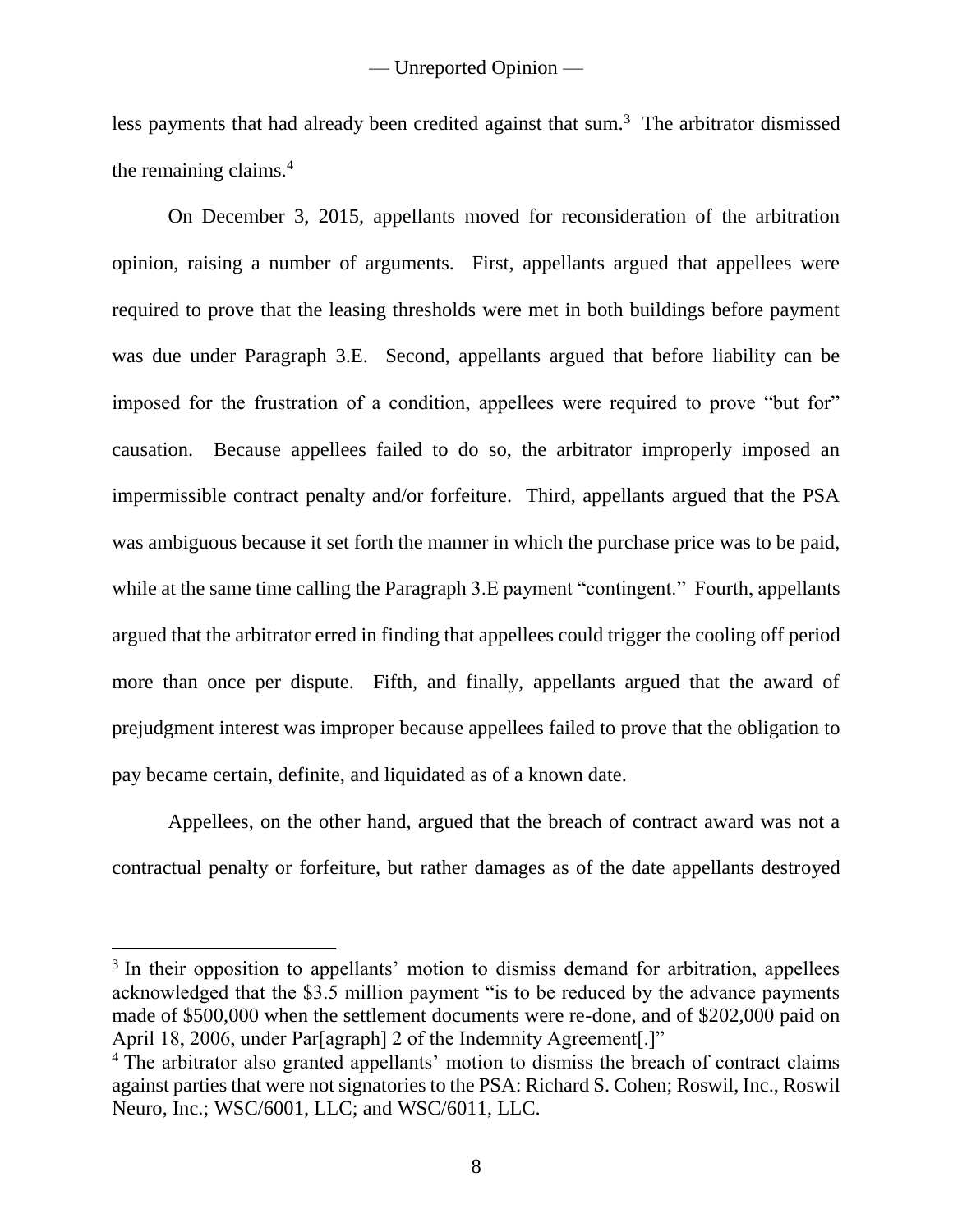their ability to perform under the contract. Next, appellees argued that the interpretation of the PSA is a legal question and there is no ambiguity warranting parol evidence. Finally, appellees argued that interest was due as of August 31, 2006, and owed at the rate of 4.33%, pursuant to Paragraph 3.F.

The arbitrator issued a written opinion on appellants' motion for reconsideration on January 6, 2016. Regarding the timeliness of the demand, the arbitrator found that the language of the PSA is unambiguous and does not limit the number of times the cooling off period may be triggered; further, appellees' March 2014 letter did not trigger the cooling off period because it was not sent to all individuals designated for notice. The arbitrator likewise found that the language of Paragraph 3.E is unambiguous, and found that payment is "contingent" with respect to timing, but not whether appellees would receive payment at all. Next, the arbitrator found that it is immaterial whether the requirements for the second building were met because the sale of 6100 Executive Boulevard made it impossible for appellants to satisfy Paragraph 3.E's leasing requirement. Further, the arbitrator held that appellees were not required to prove but for causation because a party to a contract cannot escape liability by its own failure to perform a condition and thus prevent completion of the transaction. Finally, the arbitrator noted that the PSA provides the authority to include interest "at such rate and from such date as [he] may deem appropriate," and the arbitrator awarded interest in accordance with Paragraph 3.F, to run as of August 31, 2006.

Appellants filed a petition to vacate the arbitration award on February 2, 2016, in the Circuit Court for Montgomery County. They raised three primary arguments: the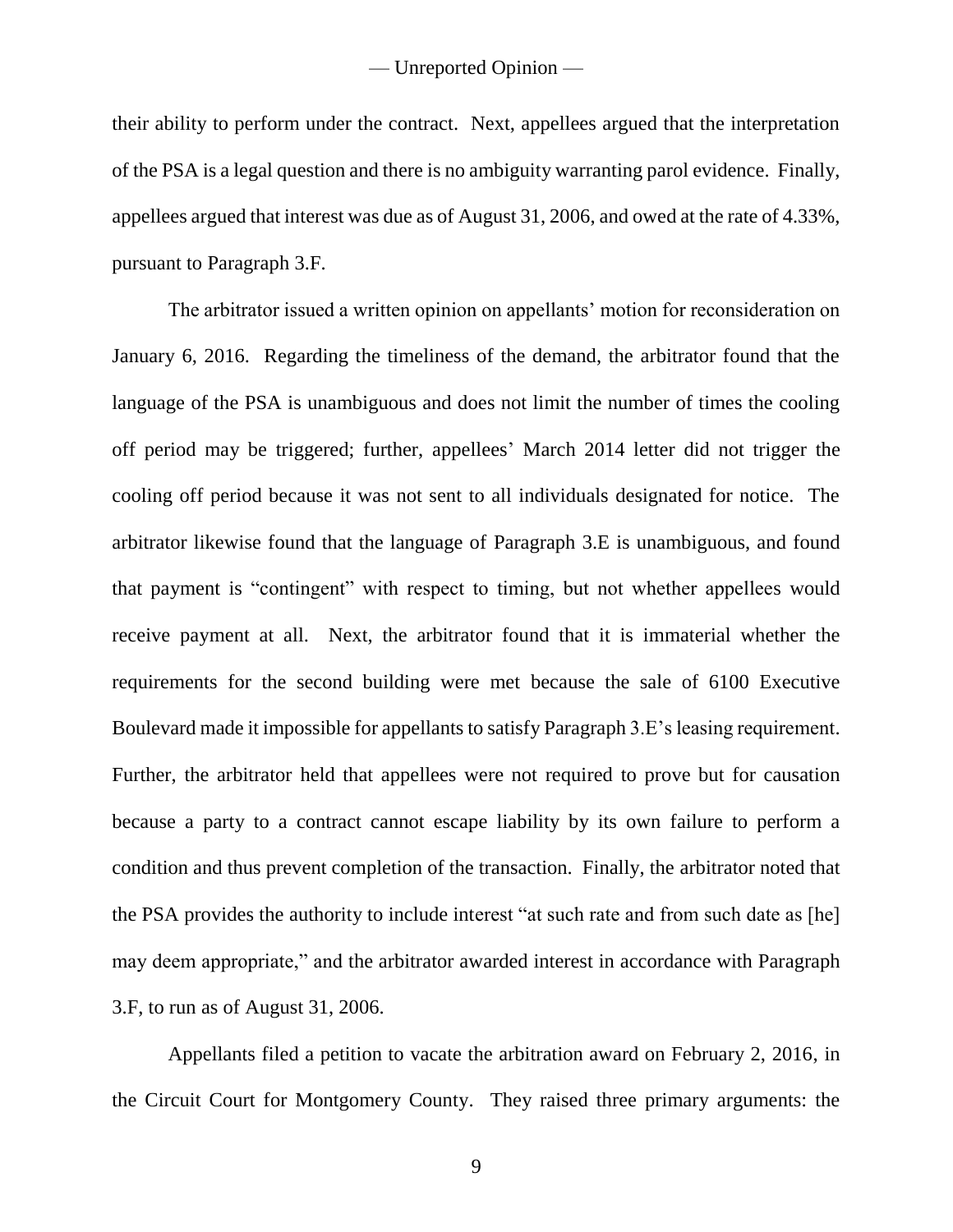award imposed an extra-contractual penalty and/or forfeiture, the arbitrator resolved disputed material factual issues, and the arbitrator miscalculated the interest that was owed. Appellees filed a motion to dismiss, arguing that the petition was not timely filed, it sought to re-litigate issues decided by the arbitrator, and the award of interest was within the arbitrator's authority per the rules of the PSA. Appellees also sought attorneys' fees and costs for the proceeding. Following a hearing, the circuit court issued an order on June 3, 2016, finding: the petition was timely filed, the arbitrator did not manifestly disregard applicable law, the award of prejudgment interest was within the authority and discretion of the arbitrator, and the granting of attorneys' fees and costs was not justified. Appellants thereafter timely appealed the denial of their petition to vacate.

In response, appellees filed a cross-appeal of the denial of their request for attorneys' fees and costs on July 7, 2016. They also filed a motion to dismiss appellants' appeal as prematurely filed. Appellees argued that their pending motion for judgment before the circuit court demonstrated that an unresolved issue remained between the parties and further, appellants' position leaves open the possibility of multiple appeals. Appellants filed an opposition, arguing that an order denying a petition to vacate an arbitration award is a final, appealable order because it settles the rights of the parties and puts the losing party out of court. Appellants also argued that the pending motion is a separate issue and has no bearing on the appealability of a petition to vacate. This Court denied the motion to dismiss.

Meanwhile, on June 2, 2016, appellants wired appellees \$3,775,052, which consisted of the award amount—\$2,788,000 (\$3.5 million less payments already made)—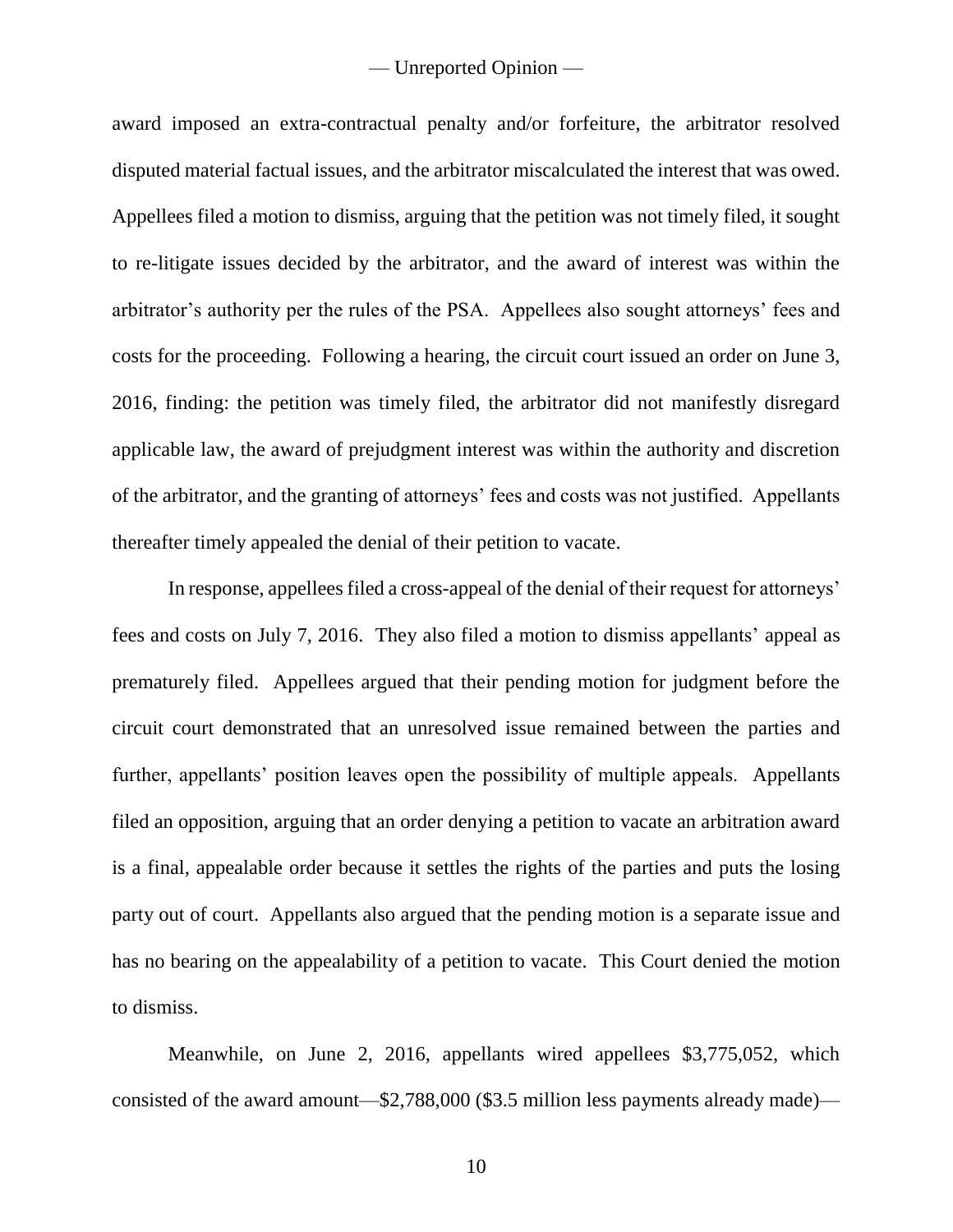plus prejudgment interest of \$977,052. Appellants confirmed the payment of the award in an email to appellees, and appellants explained that the interest was paid at a rate of 3.58% with simple, not compounding, interest. Appellees, believing that the interest should have been compounded semi-annually at the rate of 4.33%, filed a motion for judgment of unpaid portion of arbitration award in the Circuit Court for Montgomery County on July 6, 2016. Appellees also filed a motion for reconsideration of their previously denied request for attorneys' fees, and they filed an additional request for fees and costs for the preparation of the motion for unpaid interest.

Appellants filed an opposition, arguing that the award did not assess a specific amount of prejudgment interest, nor did it prescribe the methodology and assumptions to be used in assessing prejudgment interest. Appellants also argued that the court did not have jurisdiction to resolve the dispute. The circuit court issued a subsequent order on August 24, 2016, finding that at least two of the three rates in Paragraph 3.F of the PSA were applicable to the arbitration award. Next, the court held that it had jurisdiction over the dispute, and it remanded the case to the arbitrator "for decision on the issue of prejudgment interest, specifically, to identify the chosen interest rate, proper method of calculating interest, and a specific award of interest due." The court denied each of appellees' motions regarding attorneys' fees and costs. Both parties appealed the August 2016 order.

#### **STANDARD OF REVIEW**

Maryland appellate courts apply two standards when reviewing an arbitration award. The trial court's decision to grant or deny a petition to vacate, confirm, or correct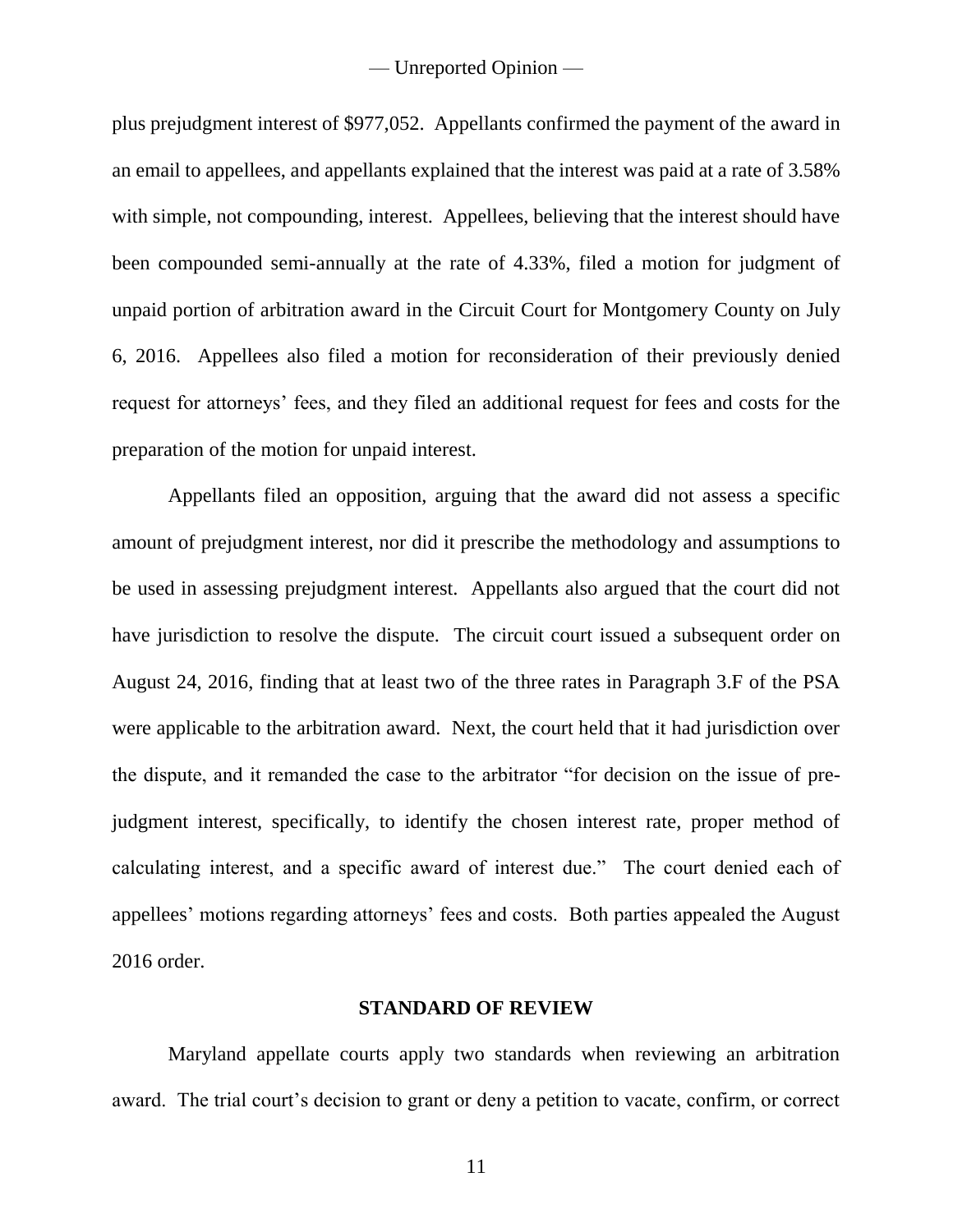an arbitration award is a conclusion of law, which we review *de novo*. *Walther v. Sovereign Bank*, 386 Md. 412, 422 (2005); *see also Prince George's Cty. Police Civilian Emps. Ass'n v. Prince George's Cty.*, 447 Md. 180, 192 (2016) ("An appellate court reviews without deference a trial court's ruling on a petition to vacate an arbitration award."); *Wells v. Chevy Chase Bank, F.S.B.*, 363 Md. 232, 250 (2001).

The parties disagree as to the standard that applies when reviewing the arbitrator's award. Appellants note the PSA does not specify that the Maryland Uniform Arbitration Act (MUAA) governs, and they argue that arbitration agreements in Maryland "are governed by common law, unless they expressly provide that the [MUAA] should apply." *Balt. Cnty. Fraternal Order of Police Lodge No. 4 v. Balt. Cnty.*, 429 Md. 533, 553 n.18 (2012). Appellants thus argue that common law should apply, and the award should not be overturned unless the arbitrator demonstrates a manifest disregard of the law. Conversely, appellees cite *Coleman v. Columbia Credit Co.*, 42 Md. App. 198 (1979) and argue that since the PSA involves an agreement to arbitrate under Maryland law, the MUAA, not common law, sets the applicable standard.<sup>5</sup>

We agree with appellees. The Court of Appeals has made clear that "the [MUAA] expresses the legislative policy favoring enforcement of agreements to arbitrate." *Allstate Ins. Co. v. Stinebaugh*, 374 Md. 631, 641 (2003); *see also Crown Oil & Wax Co. of* 

 $\overline{a}$ 

<sup>&</sup>lt;sup>5</sup> It should be noted that both parties cited the MUAA in the proceedings below. For example, the opening paragraph of appellants' petition to vacate states "Petitioners . . . by counsel and *pursuant to Md. Code Ann., Cts. & Jud. Proc. § 3-224*, petitions this Honorable Court to vacate an Arbitration Award entered in favor of Respondents . . . ." (Emphasis added). Appellees also cited section 3-224 of the MUAA in their motion to dismiss appellants' petition to vacate.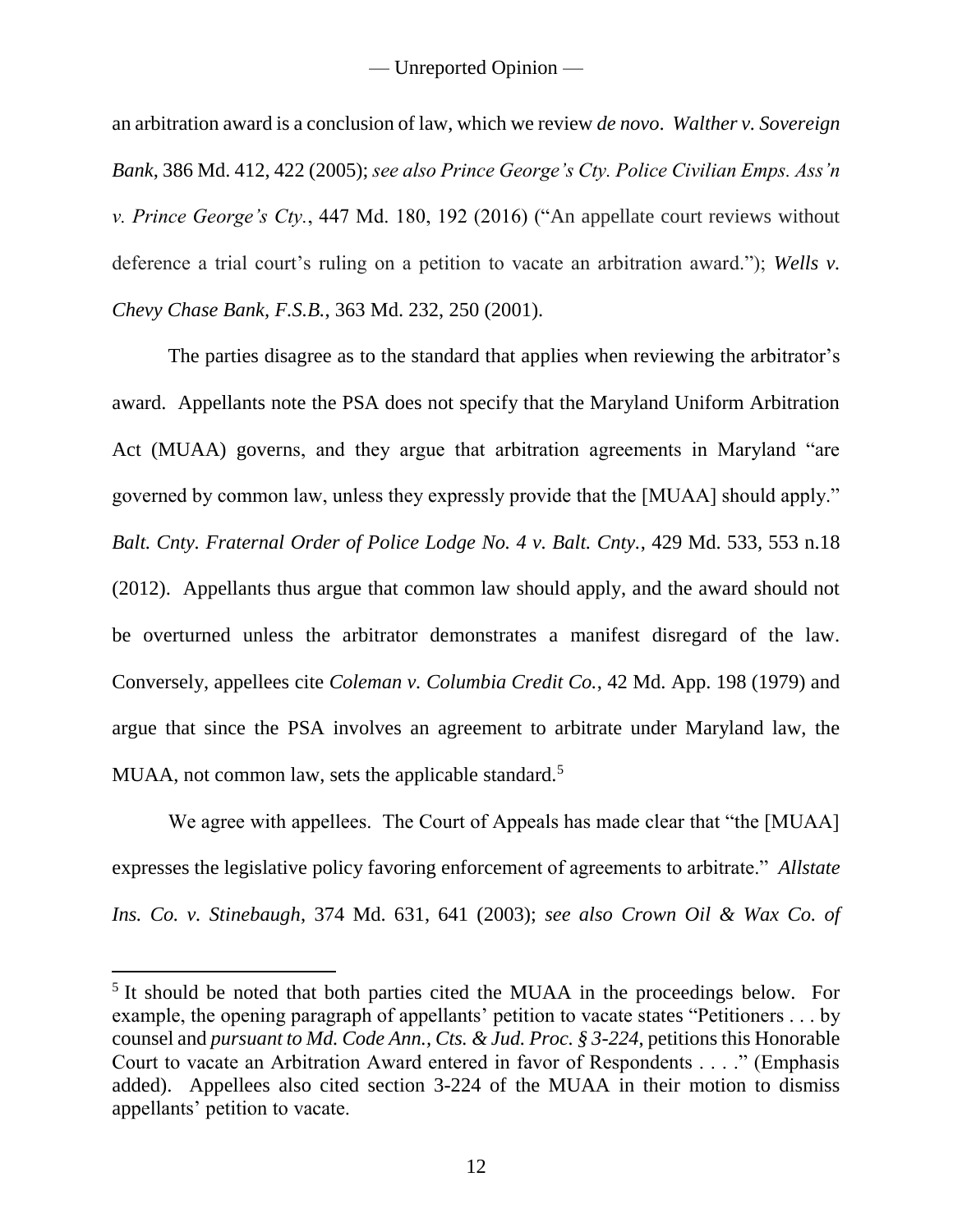*Delaware v. Glen Constr. Co. of Virginia*, 320 Md. 546, 558 (1990) (noting that "Maryland courts have consistently stated that the [MUAA] embodies a legislative policy favoring the enforcement of executory agreements to arbitrate"); *Charles J. Frank, Inc. v. Associated Jewish Charities of Baltimore, Inc.*, 294 Md. 443, 448 (1982) (observing that the MUAA "embodies a legislative policy favoring enforcement of executory agreements to arbitrate"). In applying this principle, we have held that an agreement to submit a dispute "to the arbitration procedure, whether or not it would otherwise have been required by the underlying agreement to be so submitted" is sufficient to trigger the application of the MUAA. *Coleman*, 42 Md. App. at 200–01. There is a narrow exception that exists in the context of employment relationships, which is illustrated by the footnote appellants cite in *Balt. Cnty. Fraternal Order of Police Lodge No. 4*. *See Wilson v. McGrow, Pridgeon & Co.*, 298 Md. 66, 74 (1983) (referring to the Legislative Council's explanation accompanying the text of the MUAA and indicating that an "exclusion was placed into the act in Section 1 excluding the applicability of the entire act to arbitration agreements between employers and employees. This was done at the specific request of labor union representatives"). This case, however, does not involve a labor dispute; the MUAA thus provides the standard of review that applies to the arbitrator's award.

When reviewing an arbitrator's award, judicial review "is extremely limited, and a party seeking to set it aside has a heavy burden." *Letke Sec. Contractors, Inc. v. United States Sur. Co.*, 191 Md. App. 462, 472 (2010). "In fact, the standard of review of arbitral awards 'is among the narrowest known to the law.'" *Id.* (quoting *Litvak Packing Co. v. United Food & Commercial Workers*, 886 F.2d 275, 276 (10th Cir. 1989)). "We will not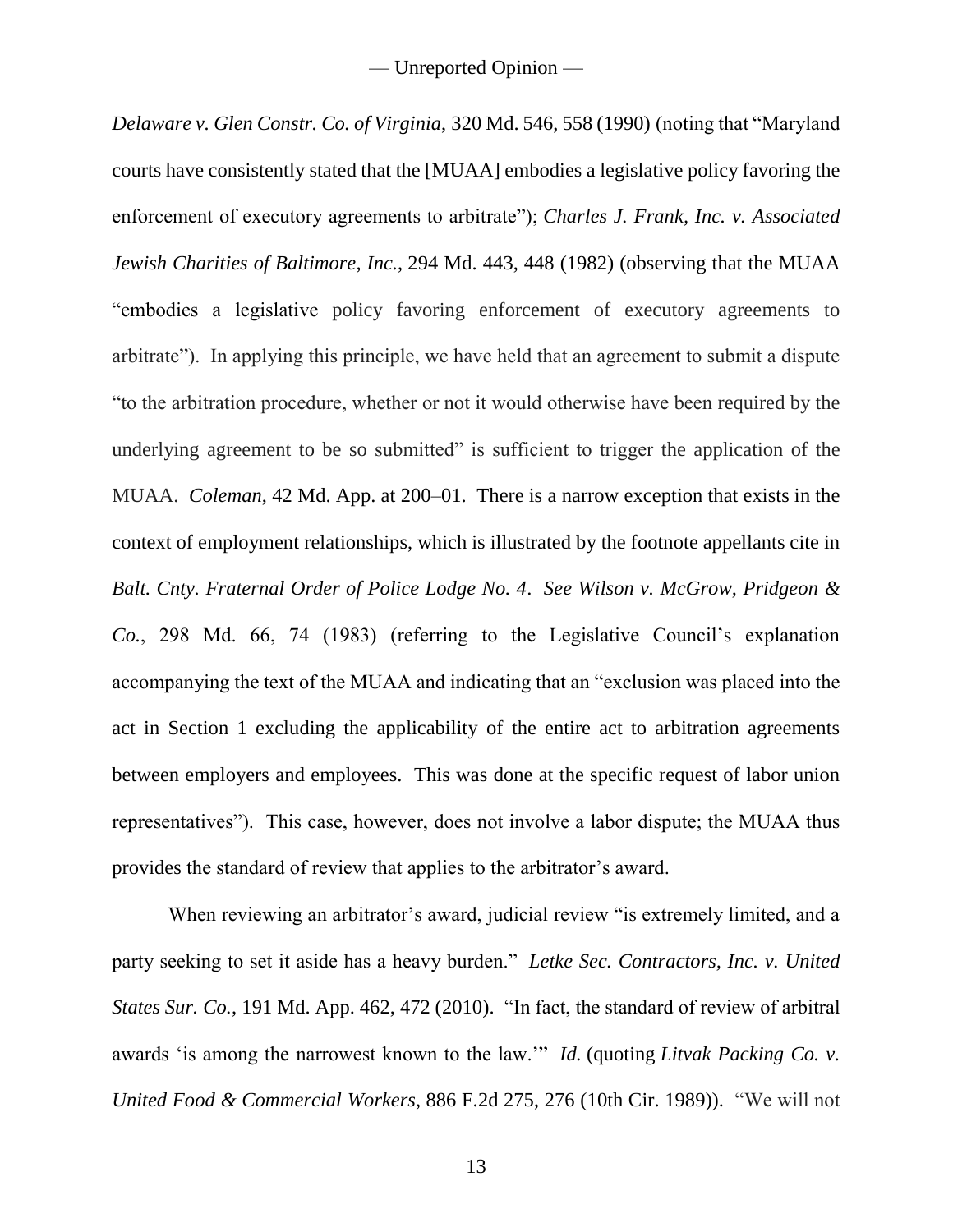vacate an arbitration award simply because the court would not have made the same award as the arbitrator, or for mere legal error." *Letke Sec. Contractors, Inc.*, 191 Md. App. at 472–73; *see also Nick-George Ltd. P'ship v. Ames-Ennis, Inc.*, 279 Md. 385, 389 (1977) (noting that the General Assembly has "expressly proscribed any possibility of substitution of a reviewing court's judgment for that of the arbitrator"). This standard "serves to strike a balance between the need for efficient, speedy, and economical dispute resolution, and the need to establish justified confidence in arbitration among the public." *Letke Sec. Contractors, Inc.*, 191 Md. App. at 473.

The applicable statute governing the vacation of an arbitration award is section 3-

224 of the Courts and Judicial Proceedings Article, which states:

(b) The court shall vacate an award if:

(1) An award was procured by corruption, fraud, or other undue means;

(2) There was evident partiality by an arbitrator appointed as a neutral, corruption in any arbitrator, or misconduct prejudicing the rights of any party;

(3) The arbitrators exceeded their powers;

(4) The arbitrators refused to postpone the hearing upon sufficient cause being shown for the postponement, refused to hear evidence material to the controversy, or otherwise so conducted the hearing, contrary to the provisions of § 3-213 of this subtitle, as to prejudice substantially the rights of a party; or

(5) There was no arbitration agreement as described in § 3-206 of this subtitle, the issue was not adversely determined in proceedings under § 3-208 of this subtitle, and the party did not participate in the arbitration hearing without raising the objection.

Md. Code Ann., Cts. & Jud Proc. (CJP) § 3-224(b) (West 2013).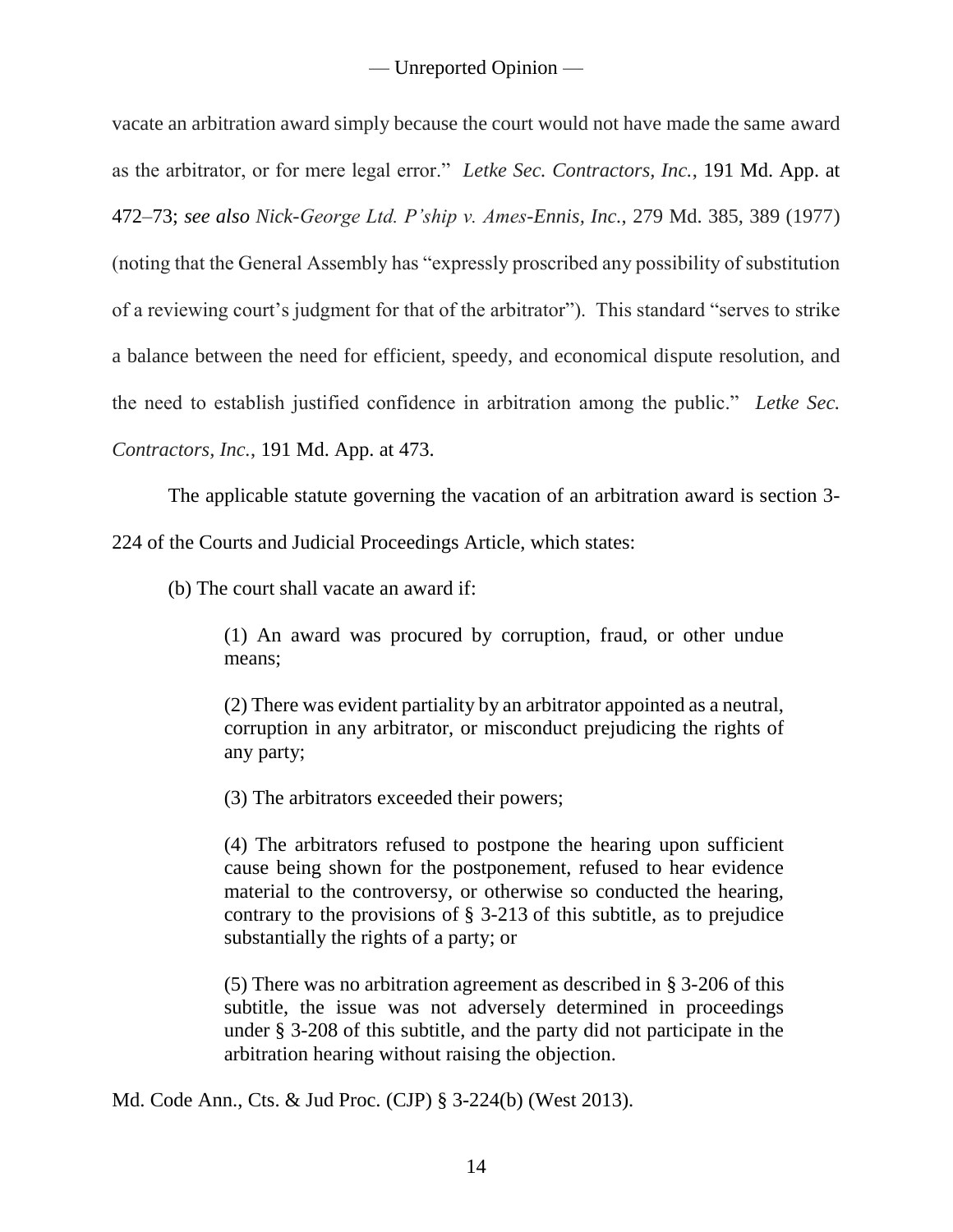This Court has previously engrafted two additional grounds under section 3-224 to set aside an arbitration award. In *O–S Corp. v. Samuel A. Kroll, Inc*., for example, we held that an award may be vacated if it is "based on a completely irrational interpretation of the contract." 29 Md. App. 406, 409 (1975). Similarly, in *MCR of America, Inc. v. Greene*, we held that an award may be vacated when it is made "in manifest disregard of the law." 148 Md. App. 91, 117 (2002). But the continued viability of these cases is unclear in light of *Downey v. Sharp*, where the Court of Appeals held:

[T]he grounds for vacating awards under the [MUAA] do not expressly include the two additional grounds for vacating awards utilized by the Court of Special Appeals, namely awards which were "completely irrational" and awards which demonstrated "manifest disregard of the law." Moreover, we disagree with the Court of Special Appeals that these two grounds are encompassed by the statutory grounds of an award that was "procured by . . . undue means," § 3–224(b)(1), or an award which exceeded the arbitrators' "powers,"  $\S$  3-224(b)(3).

428 Md. 249, 262 (2012). The Court of Appeals ultimately concluded that the MUAA did not apply to the facts of that case and thus reserved on the issue of whether an award may be vacated on the grounds that it is "completely irrational" or in "manifest disregard of the law." *Id.* at 264–65. We need not resolve that issue either. As we shall explain below, regardless of the standard that applies, the arbitrator's award is fully supported by the language in the PSA and in accordance with applicable law.

## **I. Arbitration Proceedings**

## **A. Cooling Off Period**

The first issue for review relates to the 45-day cooling off period set forth in the PSA. Appellants argue that in granting appellees' motion for summary judgment, the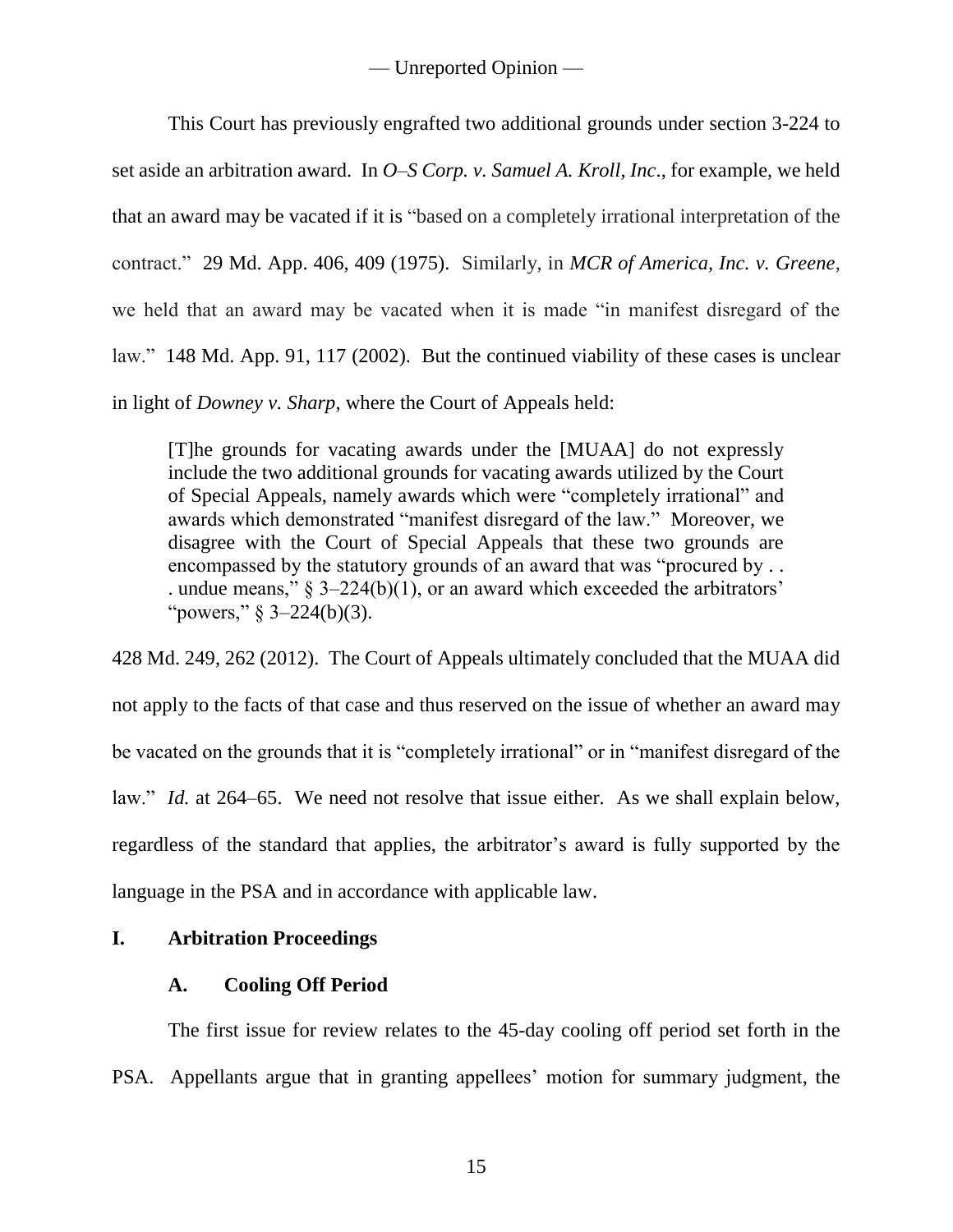arbitrator engaged in fact finding and "impermissibly substituted his own judgment to find that the parties must have intended to allow multiple 'cooling-off periods' *ad seriatim*  (even though this would allow any party that missed the 45-day deadline to circumvent it by making a new, slightly tweaked demand and re-doing the process)." Conversely, appellees argue that the 45-day provision is a condition precedent to any arbitration that is filed.

The arbitrator provided two bases to support his finding that appellees complied with the 45-day cooling off period. First, the arbitrator explained that appellees' March 13, 2014 letter did not trigger the cooling off period because it was not sent to all individuals designated for notice:

[The March 13, 2014] letter did not trigger the cooling off period under the Arbitration Provision. The Arbitration Provision specifically outlines the manner in which the 45-day period is triggered. It states, the "45 day period shall commence by any Party setting forth, in writing, his, her, or its position with respect to such dispute, and *providing such writing to the other Parties*." (emphasis added). Paragraph 14 requires that any notices must be delivered to individuals designated to receive such notices. Mr. Sloan and Mr. Schram are to receive notices on behalf of the Purchasers (WSC/2005 LLC and Simon and Ruth Wagman).

Based on the record, the March 13, 2014 letter was provided to Mr. Schwalb (on behalf of Richard S. Cohen and WSCJV) and not to Mr. Sloan and Mr. Schram (on behalf of Purchasers) as required under Paragraph 14 of the PSA. Therefore, the March 13, 2014 letter did not trigger the 45-day cooling off period. The February 10, 2015 letter, however, did trigger the 45-day cooling off period, because it was sent to "the other Parties," namely Mr. Sloan and Mr. Schram on behalf [of] the Purchasers. The 45-day cooling off period ended on March 27, 2015, and the deadline to file the demand for arbitration was April 11, 2015. [Appellees] filed their Demand on April 6, 2015, and therefore the Demand was timely filed.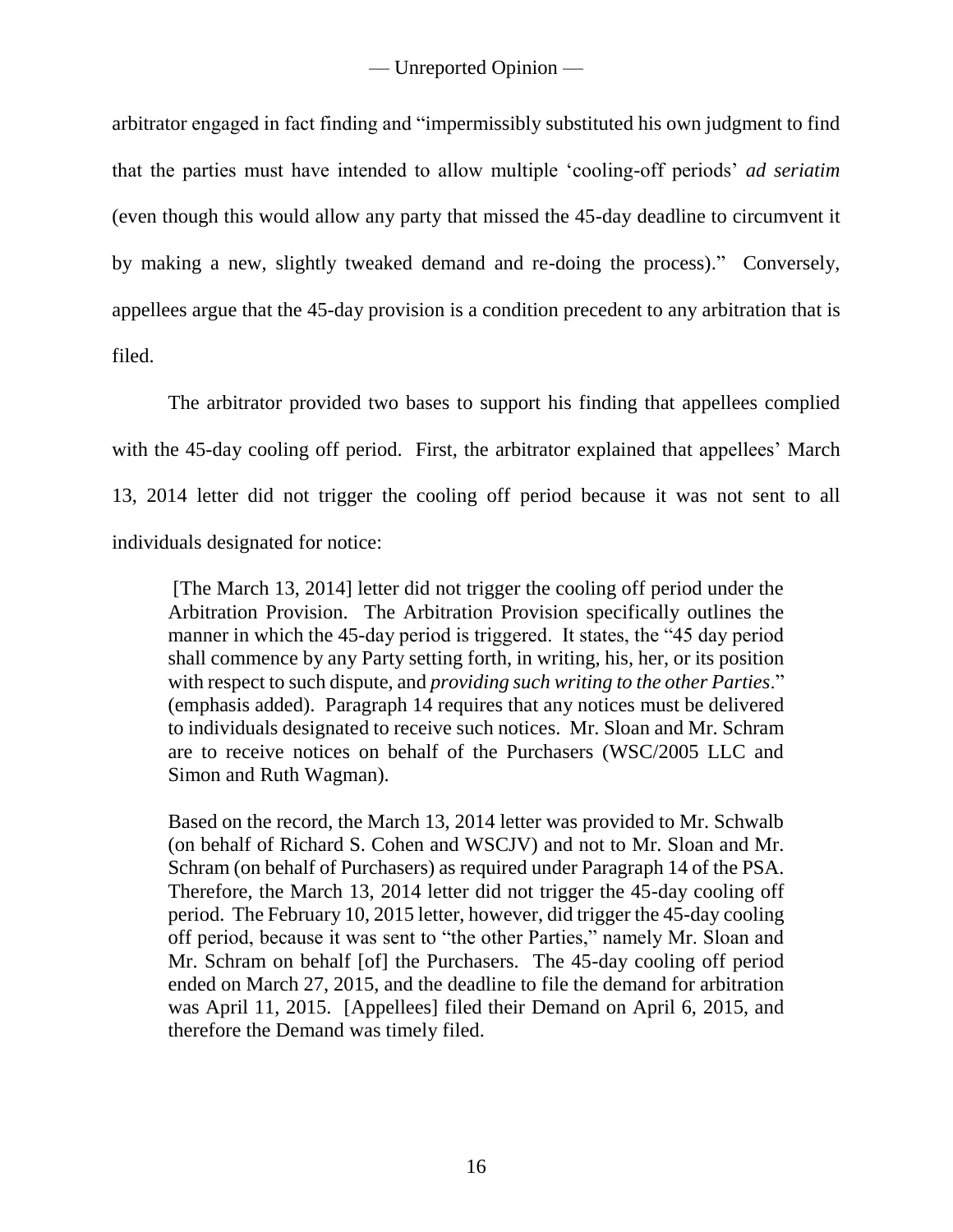Second, the arbitrator ruled that the demand was timely filed because the PSA did not limit the number of cooling off periods, and the February 10, 2015 letter both narrowed the scope of the dispute and further developed appellees' statement of position:

In this case, the statement of position in the March 13, 2014 letter was framed differently after the parties met in April 2014. In the February 10, 2015 letter, the statement of position was narrowed in one respect (i.e. the elimination of the dispute over the 6015 construction contingency), but further developed in another. Additionally, the language in the Arbitration Provision does not limit the number of times the cooling off period may be triggered or restrict the disputing party's ability to trigger the cooling off period more than once per dispute. Therefore, the Arbitrator agrees with [appellees] in concluding that the Arbitration Provision sets forth a condition precedent to the filing of any demand for arbitration. This principle is consistent with the general spirit of arbitration, which is to limit the expense of litigation between highly contentious parties and encourage the parties to resolve their disputes on their own.

Following appellants' motion for reconsideration, the arbitrator provided further clarification, stating that the language of the PSA is unambiguous, and he reiterated that the PSA did not limit the number of times the cooling off period may be triggered. The arbitrator went on to hold that even if the PSA did limit the number of times the cooling off period may be triggered, the outcome would be unchanged: all parties designated for notice did not receive a copy of the March 2014 letter, so it could not have triggered the cooling off period. We agree. Both rationales underlying the arbitrator's holding independently establish that appellees' demand was timely filed. Accordingly, appellants' argument that the arbitrator engaged in fact finding does not provide a basis to vacate the award as his decision was based on the documents submitted by the parties.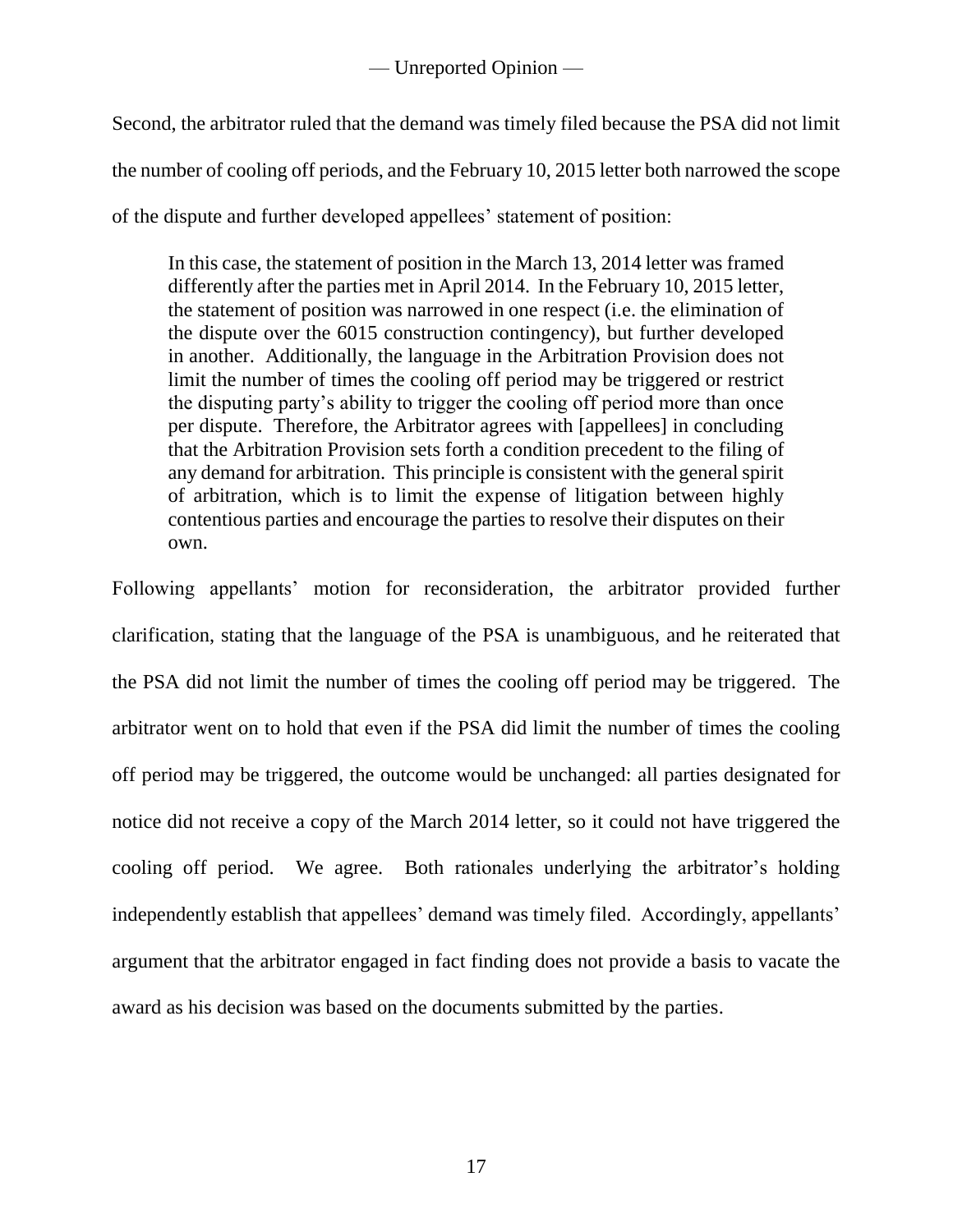#### **B. Arbitrator's Award**

Appellants next challenge the merits of the award, raising three arguments. First appellants argue that appellees should have been required to prove that the minimum leasing requirements were met for both 6100 and 6011 Executive Boulevard. Since they were not required to do so, the arbitrator imposed an impermissible penalty and/or forfeiture by awarding appellees the Paragraph 3.E contingency payment. Second, even if appellees were not required to prove the leasing thresholds for both buildings, they were still required to prove "but for" causation, and did not do so. Third, the arbitrator erred when he awarded prejudgment interest from the date 6100 Executive Boulevard was sold. We shall address each of these arguments in turn.

#### **1. Minimum Leasing Requirements**

According to appellants, Paragraph 3.E of the PSA only requires them to pay an additional \$3.5 million contingency payment when either of two minimum leasing thresholds is met for both office buildings. By focusing on conditions for just one building (6100 Executive Boulevard), appellants maintain that the arbitrator relieved appellees from their contractual burden to demonstrate a total aggregate leasing level that reached the stipulated leasing contingency threshold for both buildings. At the very least, appellants argue, the term "contingency" is ambiguous and its meaning should not have been decided by summary judgment. As a result, in ruling for appellees, the arbitrator violated a fundamental principle of contract law that a party is entitled to the benefit of its bargain, but nothing more, and the award turned the PSA's contingency payment into an impermissible penalty and/or forfeiture.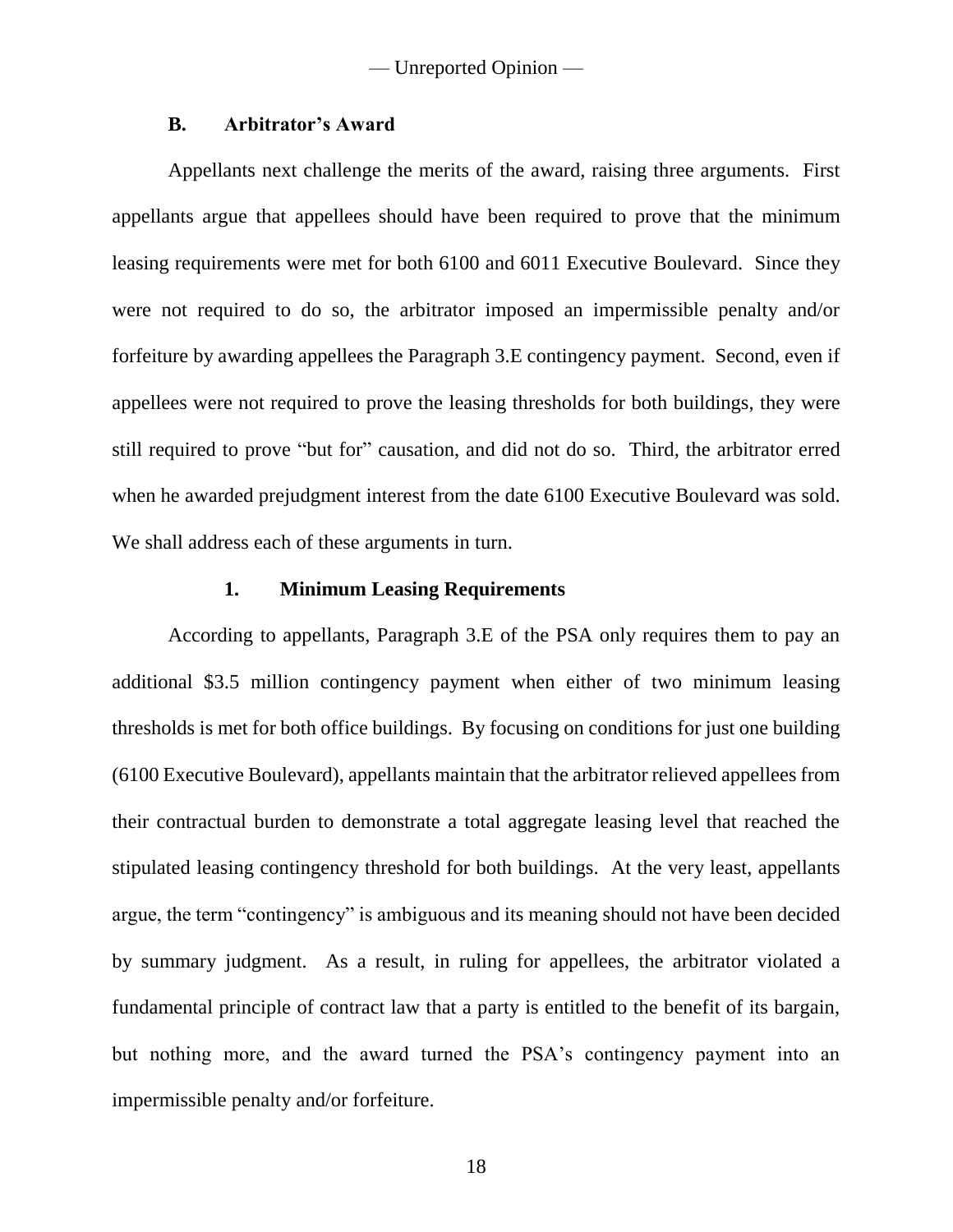Appellees, by contrast, argue that appellants' future performance under the PSA was tied to the occurrence of certain conditions. Specifically, under Paragraph 3.E, appellants were obligated to use commercially reasonable efforts to lease the office buildings at 6100 and 6011 Executive Boulevard—yet failed to do so. Further, appellees argue that the sale of 6100 Executive Boulevard made it impossible for the Paragraph 3.E contingency to be fulfilled, and it is not up to the breaching party to decide what remedy should be awarded. Finally, appellees contend that the arbitrator's award is not a penalty or forfeiture, but rather the benefit of the bargain specified in the PSA.

In his ruling, the arbitrator noted that the covenant of good faith and fair dealing requires a party to refrain from doing anything that has the effect of frustrating the right of the other party to receive a benefit under the contract between them. *See Clancy v. King*, 405 Md. 541, 570–71 (2008). Applying that principle to the facts of this case, the arbitrator found that "there is no evidence on which a fact-finder could conclude that [appellants] exercised good faith, commercially reasonable efforts, or any effort to satisfy Paragraph 3.E." The arbitrator explained:

First, [appellants] offer no facts suggesting that [appellant] WSCJV made any effort to satisfy the leasing contingency between the time the PSA was executed and the time the building was sold. Second, and most significantly, Richard S. Cohen's own representation that the leasing contingency could not be triggered until 2014 suggests that no effort could have been made to renew leases from the time the PSA was executed in 2005 and the time the building was sold in 2006, because the leases were not even set to expire until 2014.

The arbitrator next addressed the purchase price of the joint venture interests, noting that both parties agreed the terms of the PSA are clear and unambiguous. If, as appellants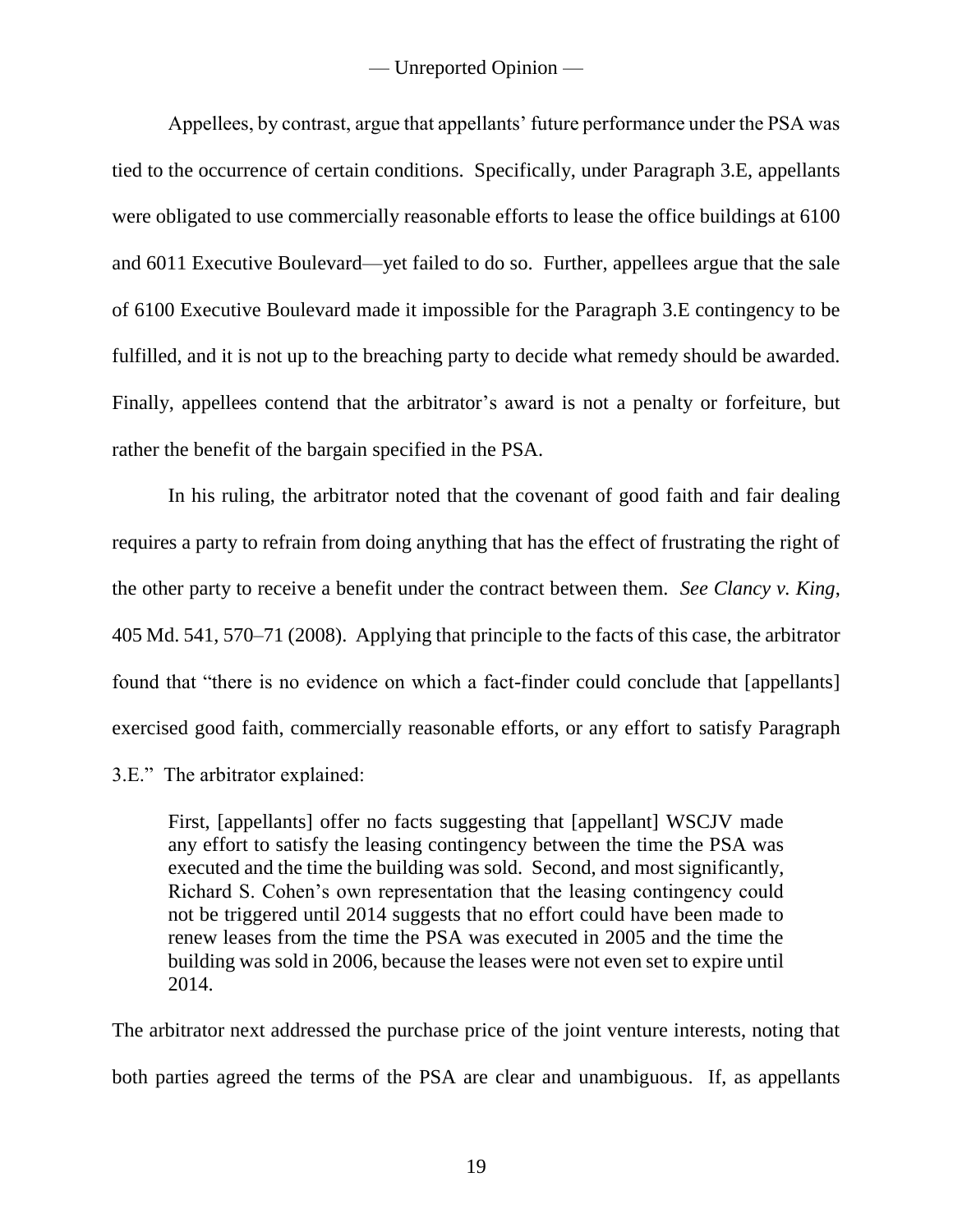maintained, the purchase price was \$10 million with the possibility, but no certainty, of future payments, then the arbitrator would not have the discretion to award a remedy because appellants had already paid that sum. If, on the other hand, the purchase price was \$17 million, then the arbitrator would be fully justified in awarding the \$3.5 million contingency in Paragraph 3.E. Ultimately, the arbitrator found that the language of the PSA is unambiguous, and he concluded that "the parties intended the purchase price of the joint venture interests to be \$17 million to be paid in various intervals and upon the occurrence of certain events," reasoning:

The PSA states in Paragraph 2: "Seller hereby sells and Purchasers hereby purchase . . . the 58 1/3% Ownership Interest, *for the sum set forth in paragraph 3 below* and the other terms and conditions contained in this agreement. (emphasis added). Paragraph 3 states that "*The purchase price shall be paid as follows:* . . ." (emphasis added). From there, subparagraphs A through E set out the payment schedule, totaling \$17 million. [Appellants] assert that the leasing contingency under Paragraph 3.E indicates that the parties intended the purchase price to be a \$10 million with the possibility, but with no certainty that there would be other payments made. However, the PSA must be viewed in context of the entire contract, and a reading of the entire contract is contrary to [appellants'] interpretation. In harmonizing the \$17 million purchase price and the terms of the PSA as a whole, it appears that the purpose of the conditions of obtaining a construction loan and meeting leasing thresholds is to ensure sufficient funds to finance the payments of \$3.5 million. Therefore, the Arbitrator agrees with [appellees] that the PSA sets forth when (and not whether) payments are due.

(footnotes omitted). Finally, the arbitrator found that appellees were not required to prove

the leasing requirements for the second building had been met because the sale of 6100

Executive Boulevard made it impossible for appellants to satisfy Paragraph 3.E's leasing

requirement:

[Appellant] WSCJV had control over the condition precedent and they had control over the sale of the 6100 Executive Boulevard. [Appellants] will not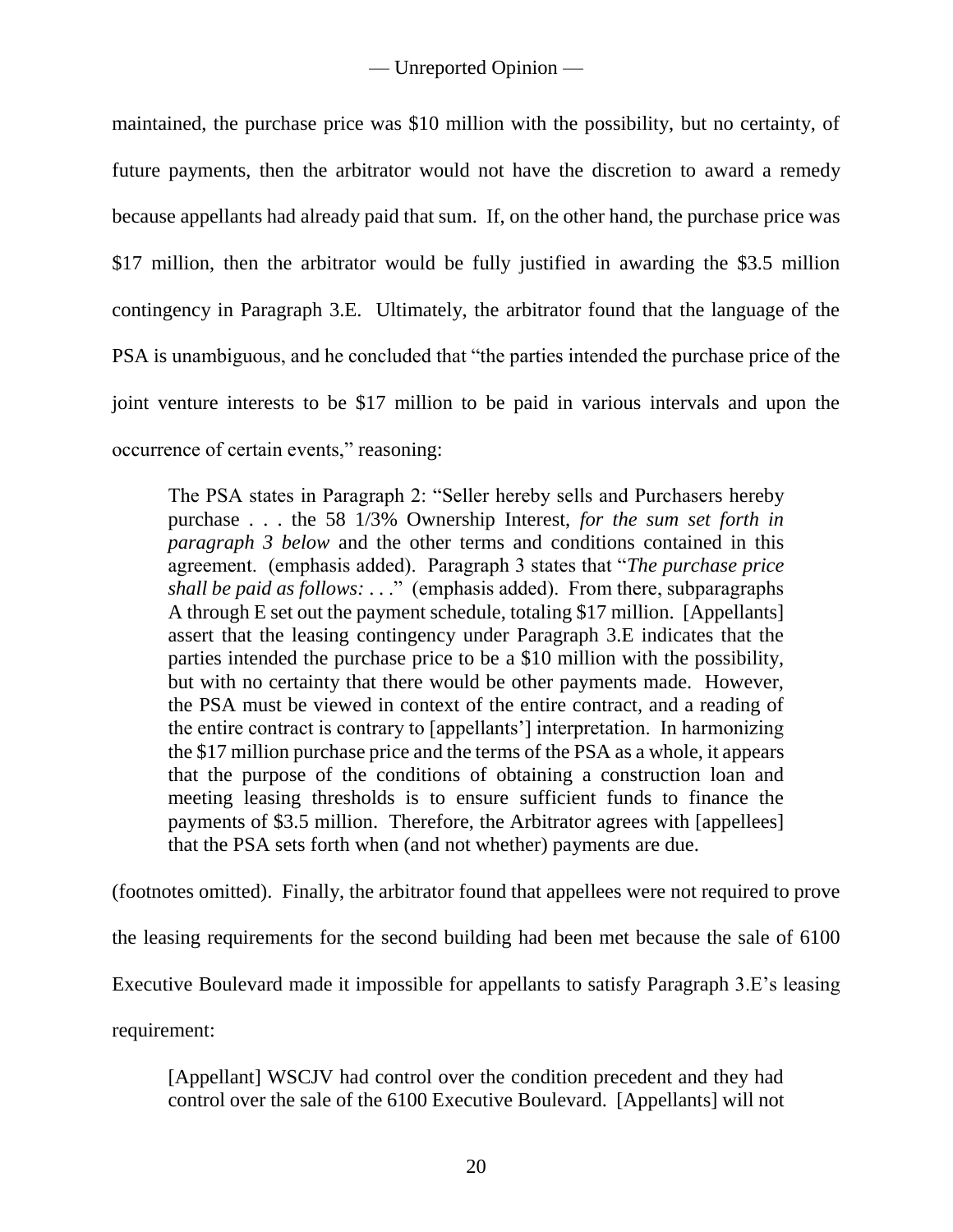be allowed to use the sale of 6100 Executive Boulevard which prevented the leasing contingency to be satisfied to escape liability for the \$3.5 million due to [appellees] as partial payment of the full \$17 million purchase price for [appellees'] 58.33% venture interests in WSCJV.

As a result, the arbitrator granted appellees' motion for summary judgment as to the breach of contract claims, he awarded appellees \$3.5 million less payments that had already been credited against that sum, and he awarded interest in accordance with Paragraph 3.F, to run as of August 31, 2006.

While appellants may disagree with the arbitrator's interpretation of the purchase price and the contingency payment in Paragraph 3.E, that does not render the language of the PSA ambiguous, nor does it turn the award into an impermissible penalty and/or forfeiture. Further, both parties agreed that the terms are unambiguous, and this court will not substitute its own independent judgment to interpret the PSA. Accordingly, we find that the arbitrator's award is fully supported by the language in the PSA, and there is no error in the arbitrator's findings, let alone reversible error to vacate the award.

## **2. Causation**

Appellants argue that despite recognizing the applicable legal standard, the arbitrator ignored a basic principle of contract law that appellees were required to prove "but for" causation. In support of this position, appellants argue that the treatise upon which the arbitrator relied clarifies that "with regard to the nonperformance of a condition precedent, the prevention doctrine assumes a 'but for' test: that but for one party's conduct, the other party to the contract would have performed the condition, or it otherwise would have occurred." 13 Richard A. Lord, *Williston on Contracts* § 39:8 (4th ed. 2013). This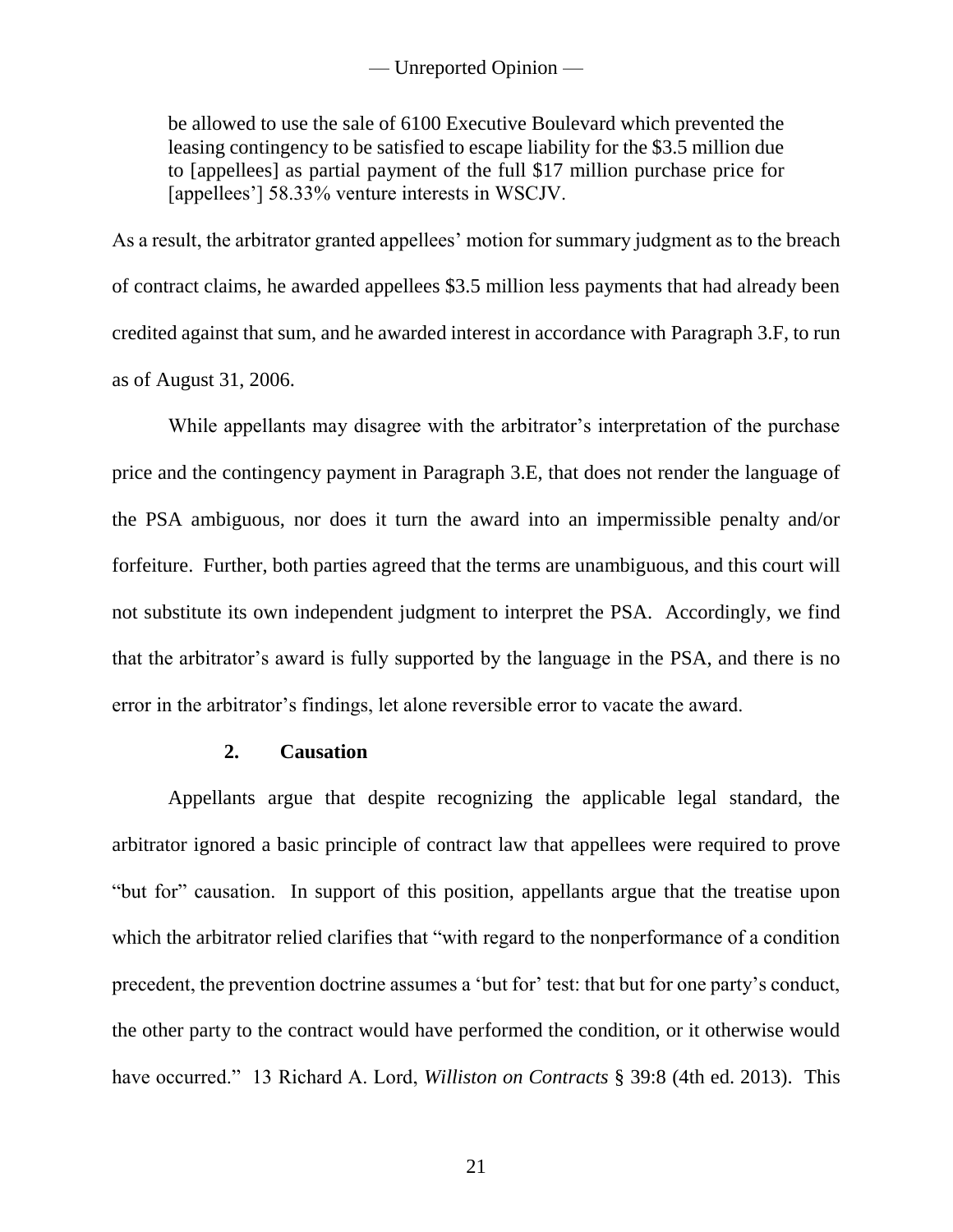notion is misguided. The treatise clearly states that some jurisdictions do not require any causation at all.<sup>6</sup> *Id.* And even where causation is required, it applies only when the nonbreaching party fails to perform. *Id.* There is no dispute that appellees fully performed under the PSA; therefore, there is no requirement for them to prove but for causation.

<sup>6</sup> The first paragraphs of section 39:8 state:

 $\overline{a}$ 

The rule that nonperformance by one party to a contract is excused if the other party hinders or prevents the performance or makes it impossible applies only if the failure to perform was not caused by the prevented party's own inability to perform. In other words, absent the prevention, the prevented party must otherwise have been able to perform. In light of this requirement, there is authority to the effect that with regard to the nonperformance of a condition precedent, the prevention doctrine assumes a "but for" test: that but for one party's conduct, the other party to the contract would have performed the condition, or it otherwise would have occurred.

However, some courts take an even sterner view, rejecting any requirement that, following wrongful prevention, the prevented party must show its own ability to perform, and declaring that when a defendant has prevented performance, it is not necessary for the plaintiff to allege and prove its own readiness and ability to perform. Rather, it is reasoned, the fact that some speculation is involved as to what might have occurred had the offending party not wrongfully prevented the happening of a condition to recovery on the contract should not preclude application of the prevention doctrine any more than the plaintiff's similar inability to prove with exactitude the precise amount of damages should preclude a recovery on the ground of uncertainty of damages after the defendant's breach and for the same reason: The need for speculation is attributable to the party who prevented the performance of the contract, and "the defendant whose acts constitute a significant reason for the other party's inability to perform, should not be able to avoid an agreed duty merely because he can point to some other causative factor."

(footnotes omitted).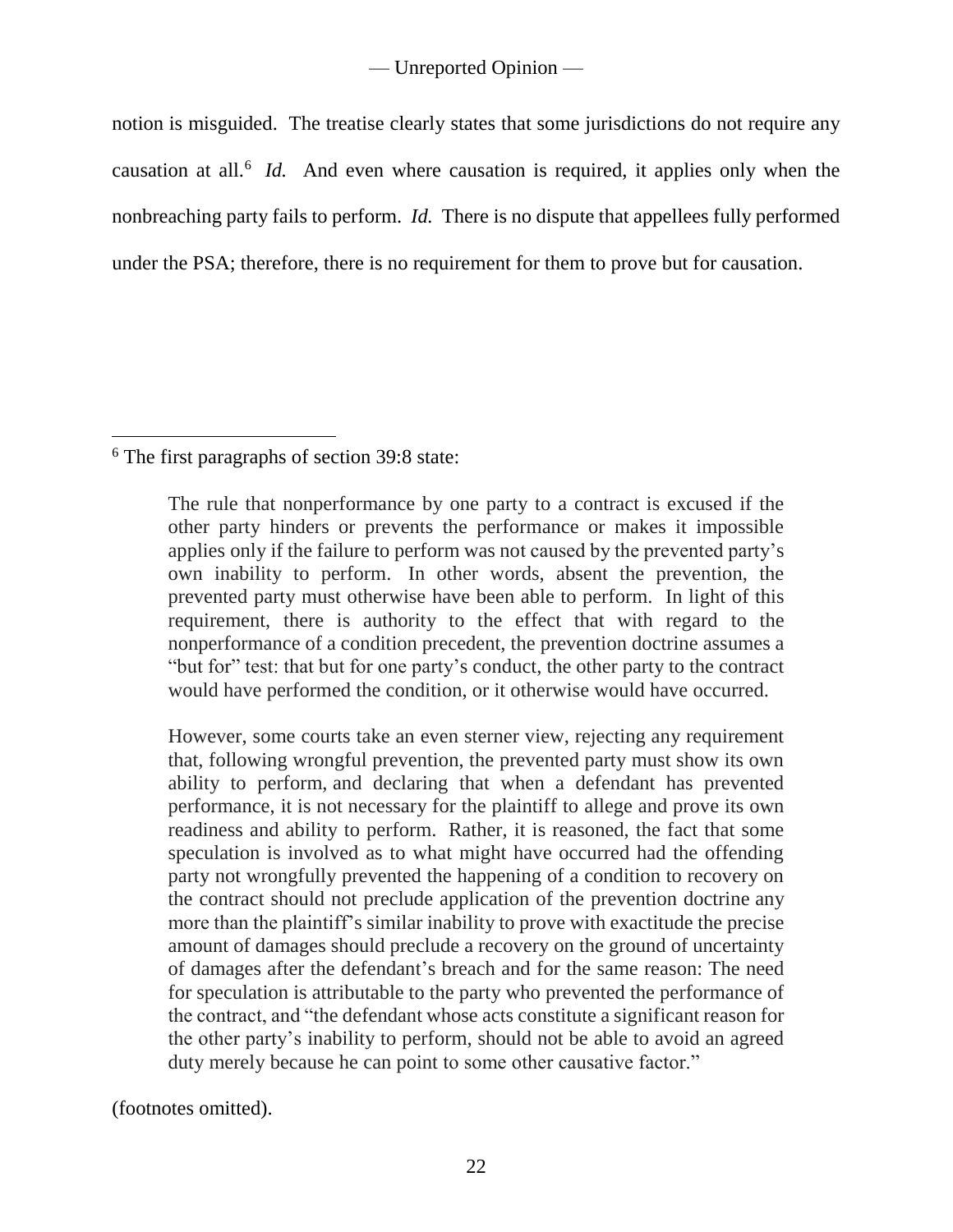### **3. Start Date for Prejudgment Interest**

Appellants argue that the arbitrator erred in awarding prejudgment interest as of August 31, 2006. Specifically, appellants maintain there is no evidence to show that the obligation to pay had become due, certain, definite, and liquidated at that time, *see Pulte Home Corp. v. Parex, Inc.*, 174 Md. App. 681, 770–71 (2007), *aff'd*, 403 Md. 367 (2008), since it remained possible that either leasing contingency could have been met. As a result, appellants argue that the earliest possible date for payment is September 2014, the date the leases for 6100 and 6011 Executive Boulevard expired. Appellees, by contrast, argue that interest was awarded as of the date appellants breached the contract, and that the award is sufficiently definite and certain.

We agree with appellees. Appellants' argument rests on the mistaken premise that appellees were required to prove the leasing thresholds at 6100 and 6011 Executive Boulevard were met before payment was due under the PSA. Yet the arbitrator found that appellants breached the implied covenant of good faith and fair dealing and, as a result of the breach, it was impossible to satisfy Paragraph 3.E's leasing requirement. And, as indicated, the arbitrator's award is fully supported by the language in the PSA. The award is thus due, certain, and definite as of the date of the breach, and the arbitrator did not err in awarding prejudgment interest as of August 31, 2006.

### **II. Remand**

There are two threshold questions we must answer before turning to the issue of remand. First, did the court have subject matter jurisdiction to rule on appellees' motion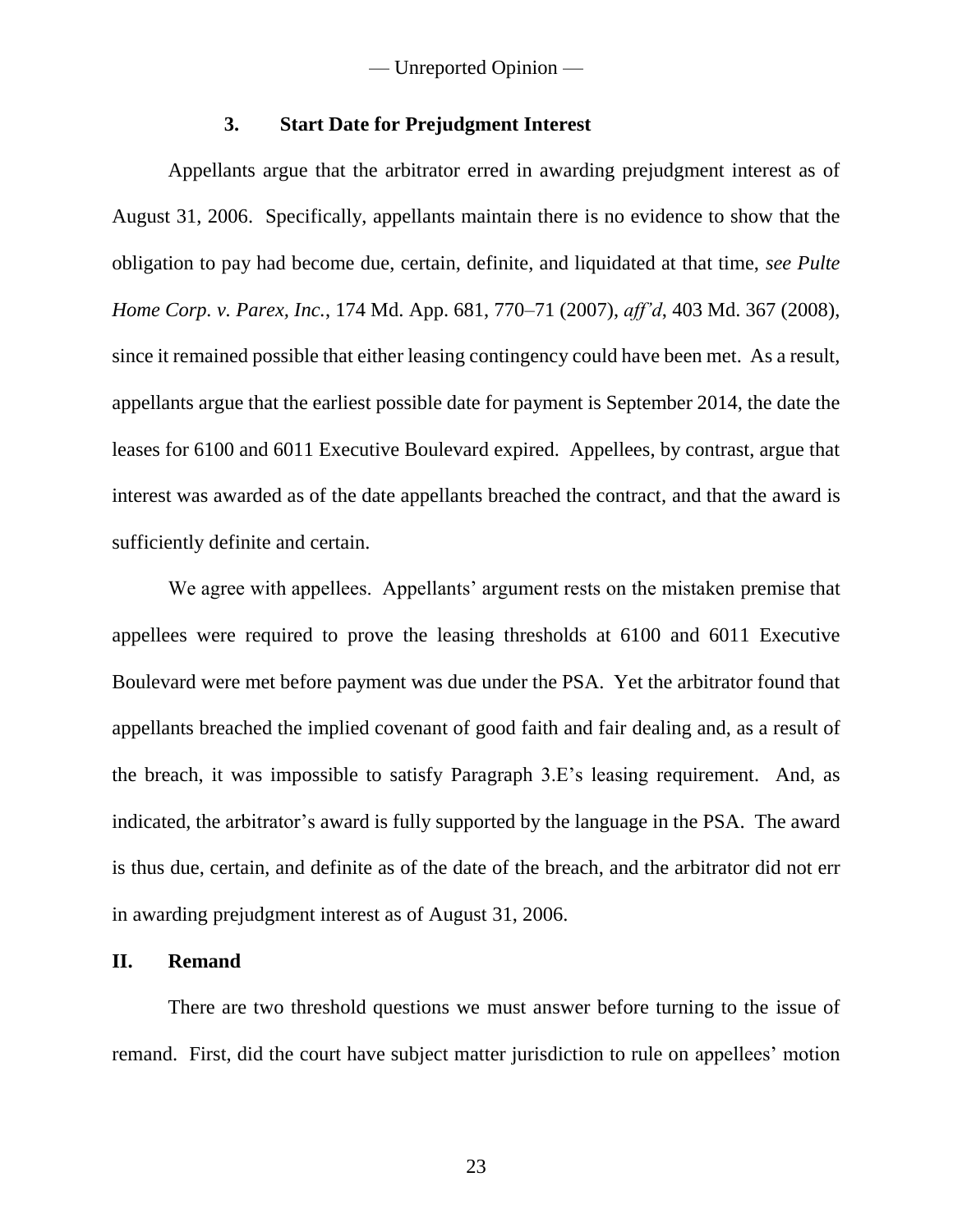for judgment of unpaid interest? Second, was the motion timely filed? We shall answer both of these questions in the affirmative.

## **A. Subject Matter Jurisdiction**

Appellants argue that the circuit court erred in remanding the case to the arbitrator because the issues appellees raised in their July 7, 2016 appeal—namely, the entry of a judgment reflecting the circuit court's decision and the terms thereof—concerned the same subject matter as appellees' motion for judgment of unpaid portion of arbitration award that was pending before the circuit court. As a result, appellants argue that the court lacked subject matter jurisdiction to hear the motion. Conversely, appellees argue that their July 7 appeal, which addressed a request for fees and costs, concerned a separate issue from their motion for judgment, which addressed alleged unpaid interest from the arbitration award.

We agree with appellees. Although it is true that a trial court may not act to frustrate the actions of an appellate court, *In re Emileigh F.*, 355 Md. 198, 202–03 (1999), the Court of Appeals has explained that "the trial court may continue to act with reference to matters not relating to the subject matter of, or matters not affecting, the appellate proceeding," *State v. Peterson*, 315 Md. 73, 80 (1989). Here, appellees' July 7 appeal did not address the issue of prejudgment interest. The circuit court thus retained jurisdiction to hold a hearing and rule on appellees' motion.

### **B. Timeliness**

Next, appellants argue that even if the circuit court had subject matter jurisdiction, appellees waived their right to raise the interest issue in the arbitration and circuit court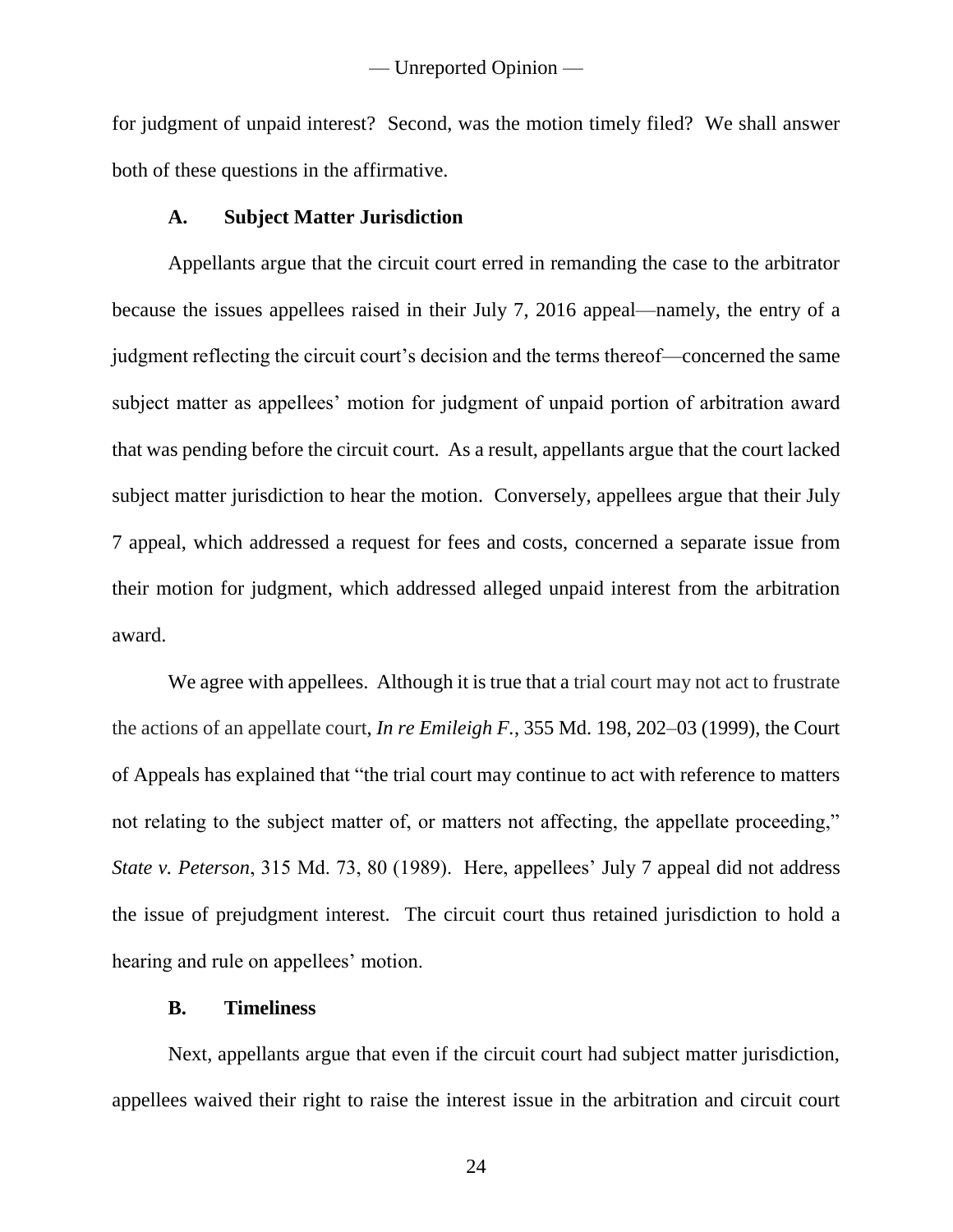proceedings. Appellants note that the issue was not addressed in the arbitrator's November 2015 or January 2016 opinion, and that appellees needed to move to modify or correct the award. Appellants argue that there are only two avenues for this to occur: file a motion to modify or correct the award with the arbitrator under CJP 3-222, or with the circuit court under 3-223. Appellees did not do so. Similarly, appellants argue that the circuit court has revisory power over the award only on the limited grounds of fraud, mistake, and irregularity because appellees failed to file a timely motion under Md. Rule 2-535.

Appellees, by contrast, argue that they were not required to file a motion for judgment within thirty days because the arbitrator's award was not a final judgment. First, appellees argue the circuit court held that the arbitrator had the authority to decide their motion for prejudgment interest but did not enter a judgment for the amount to be paid; second, by its very language allowing the subsequent filing of a motion for judgment, the ruling was not intended to be a final judgment; and third, while holding that an award, including the interest awarded, was owed, the court did not enter judgment for the amount that was owed. Appellees also argue that if they are precluded from seeking entry of judgment when no judgment had been entered, appellants would have complete control over the amount payable under the award.

The circuit court issued a memorandum opinion and order on appellees' motion for judgment of unpaid portion of arbitration award on August 24, 2016. The court recognized that as a general rule, once an arbitrator has made a final award, he has no more authority and can do nothing more in regard to the subject matter of the arbitration. *Mandl v. Bailey*, 159 Md. App. 64, 83–84 (2004). The court, however, noted two exceptions to this rule—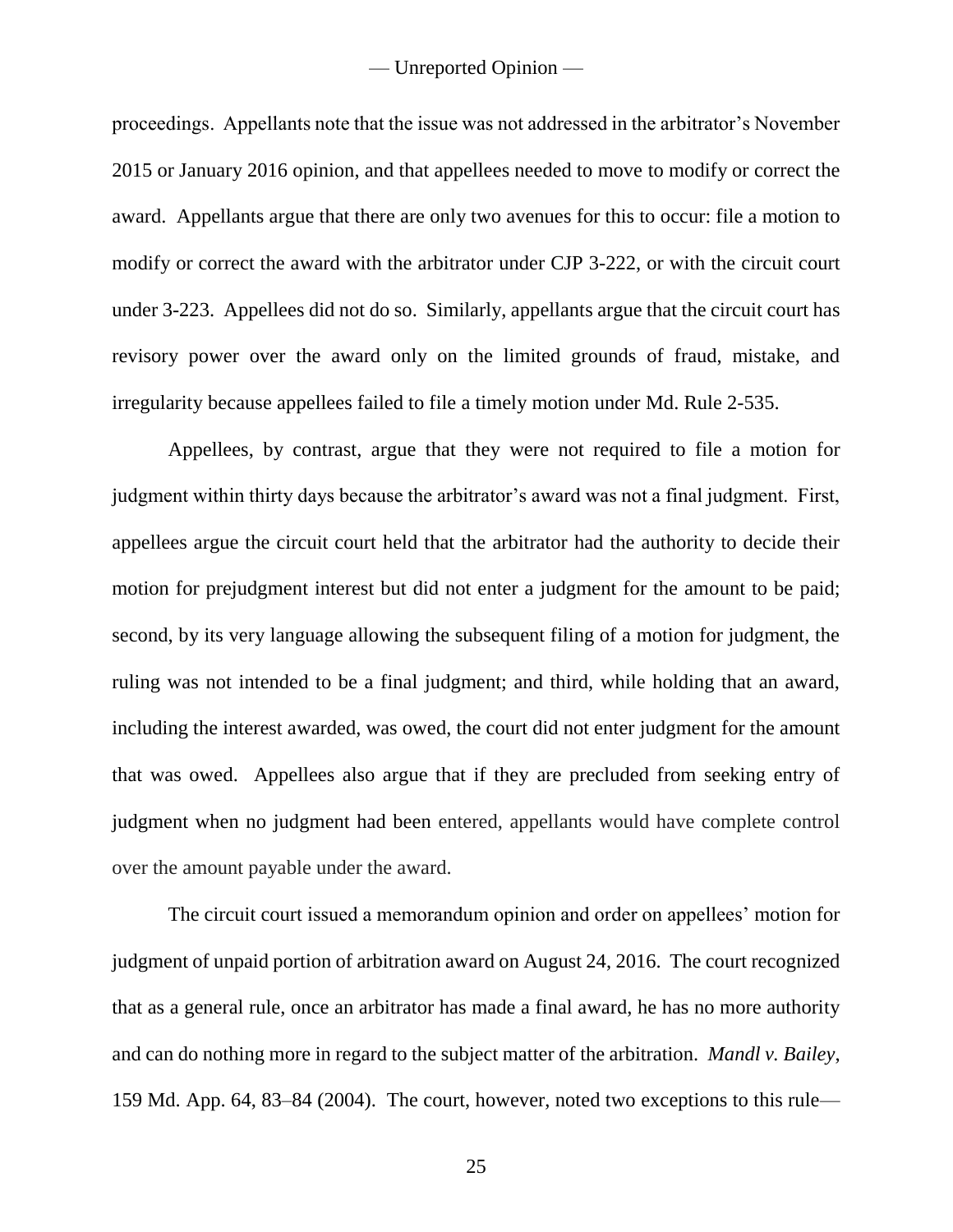where an award is not complete because it does not adjudicate an issue submitted for decision and when an award leaves doubt about whether the submission has been fully executed. *Id.* at 84. The court, relying on *Mandl*, found that both exceptions are applicable and remanded the case to the arbitrator "for decision on the issue of pre-judgment interest, specifically, to identify the chosen interest rate, proper method of calculating interest, and a specific award of interest due."

On appeal, appellants seek to distinguish *Mandl*. Appellants argue that while the party in that case failed to file a timely motion to modify the arbitration award, "the proceedings were still open because the respondent had timely moved for reconsideration on several issues, all of which but one were resolved and the record again was closed." As a result, appellants argue *Mandl* "confirms that, having failed to raise the issue before a final award was entered or during the narrow window for reconsideration, [appellees] waived it." We see the issue differently.

While it is true that appellees would have been obligated to file a petition to modify or correct the award within twenty days per CJP 3-222, ninety days per CJP 3-223, or thirty days per Md. Rule 2-535, none of those provisions are applicable in this case. Rather, appellant's motion involved a request to *enforce a judgment*. The relevant MUAA provision, therefore, is CJP 3-228, which provides:

(a)(1) If an order confirming, modifying, or correcting an award is granted, a judgment shall be entered in conformity with the order.

(2) The judgment may be enforced as any other judgment.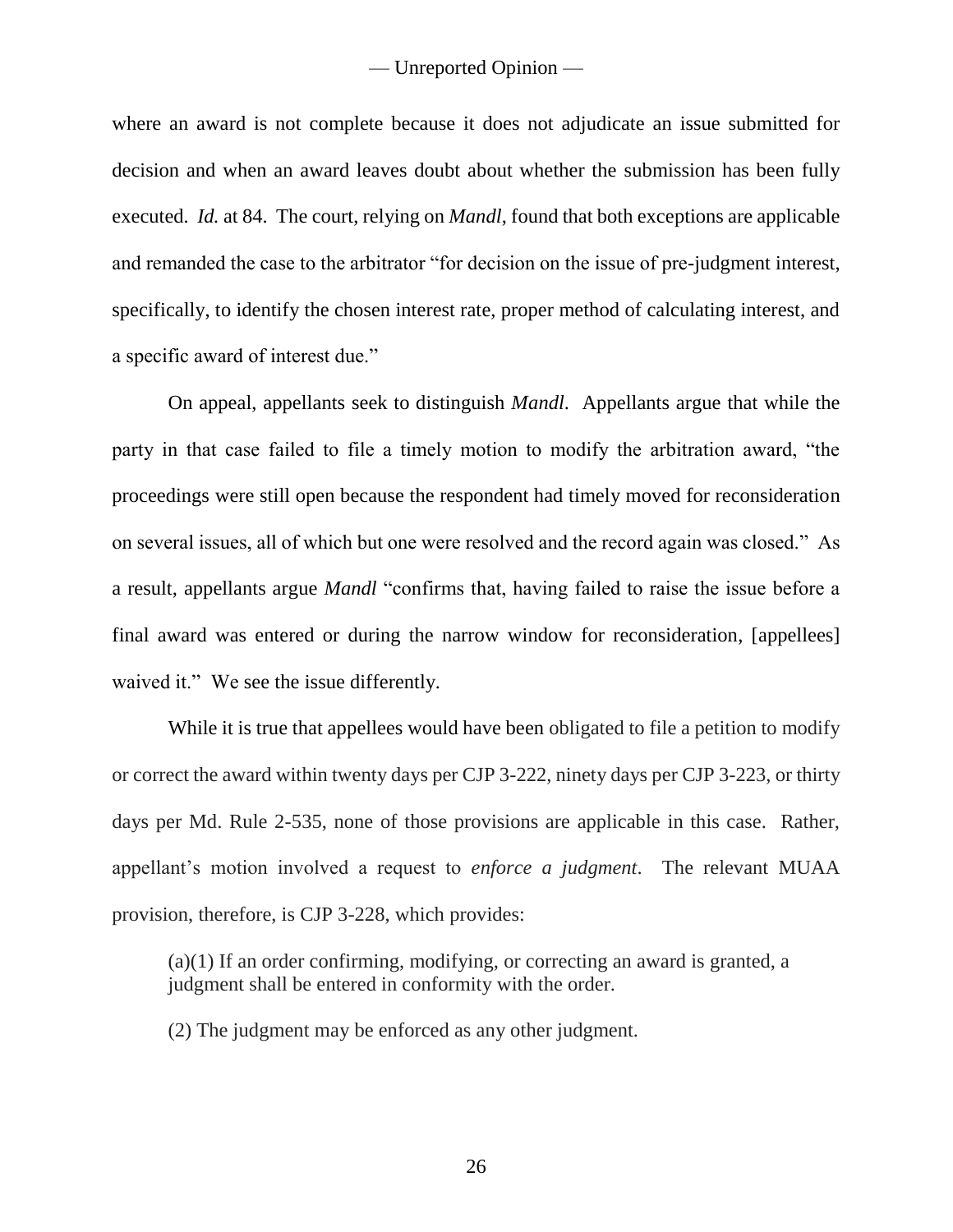Unlike CJP 3-222 or 223, or Md. Rule 2-535, section 228 does not impose a deadline by which a party must seek to enforce a judgment. The rule, as the Court of Appeals explained in *Chillum-Adelphi Volunteer Fire Dep't v. Button & Goode, Inc.*, is that a court will enter "a money judgment on that award and enforce [the parties'] contract to be so bound unless, notwithstanding that the arbitrator's decision may have been erroneous, the facts show that he acted fraudulently, or beyond the scope of the issue submitted to him for decision, or that the proceedings lacked procedural fairness." 242 Md. 509, 517 (1966).

In this case, the circuit court dismissed appellants' petition to vacate arbitration award with prejudice on June 3, 2016. The court also ordered "that the Judgment shall be entered . . . in any amount due and unpaid as assessed by the Arbitration Award." When appellees subsequently filed their motion for judgment of unpaid interest, they sought to enforce the previously entered judgment and were thus not restricted by CJP 3-222, 223, or Md. Rule 2-535. Next, it cannot be said that the arbitrator's decision was erroneous, he acted fraudulently, beyond the scope of the issues submitted, or that the proceedings lacked procedural fairness: as previously explained, the award is fully supported by the language in the PSA. As a result, we find that appellees' motion for judgment of unpaid interest was timely filed.

#### **C. Merits**

As to the merits of the motion for judgment of unpaid interest, appellants note that the interest rates set forth in Paragraph 3.F of the PSA contain three possible interest calculations. Because Maryland law calls for simple interest, and the award concluded that payment was due within three years of the date of the PSA, appellants argue that the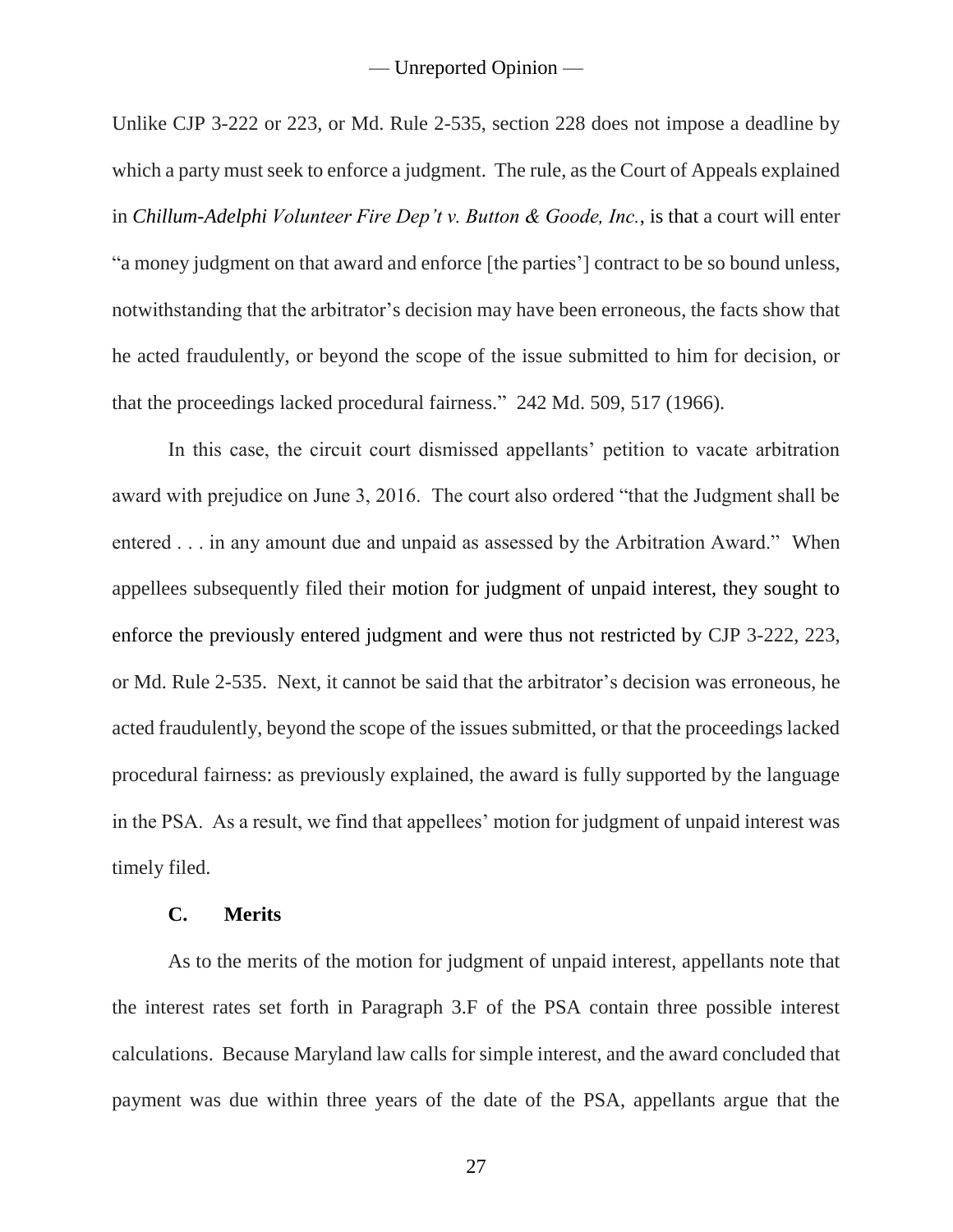applicable interest rate is 3.58%. Appellees, by contrast, argue that interest was run from the date of the breach (August 31, 2006) and payment was made on June 2, 2016. Since payment occurred nine years after August 2005, the applicable interest rate is 4.33%. Moreover, pursuant to the PSA, appellees argue that the applicable federal rate calls for interest to be compounded semiannually. We agree with appellees.

Paragraph 3.F of the PSA states the following:

F. The parties agree that with reference to the contingent payments set forth in Sections D and E above, that the payment(s) to be made shall be allocated between principal and interest in accordance with the rules and Regulations of the Internal Revenue Service regarding the use of Applicable Federal Rates ["AFR"] for instruments with unstated interest (the total payment to be made shall not be affected by this allocation). The interest rates to be applied in arriving at the appropriate allocation between principal and interest shall be as follows: (1) to the extent payment is not made within nine years, 4.33 percent, the annual AFR provided for long-term instruments executed during August 2005 with a term of nine years or longer; (2) to the extent payment is made more than three years after August, 2005, but less than nine years after August, 2005, 3.92 percent, the AFR provided for mid-term instruments executed during August 2005 with a term of more than three years and less than nine years; and (3) to the extent payment is made in three years or less, 3.58 percent, the AFR provided for short-term instruments executed during August 2005 with a term of less than three years. The purpose of this provision is to apply an interest rate that complies with the AFR Regulations so as to use an applied interest rate and avoid having interest imputed. Accordingly, should it be finally determined that an incorrect rate was chosen, the parties agree to adjust the rates provided in this Paragraph, if needed to fully comply with the AFR Regulations.

In ruling on appellees' motion for judgment of unpaid interest, the circuit court found that the arbitrator "is best-situated to review the Arbitration Award and clarify the complained of ambiguities." The award applies three interest rates for three periods in time: first, 3.58% if payment is made three years or less from August 2005; second, 3.92% if more than three years but less than nine years from August 2005; and third, 4.33% if more than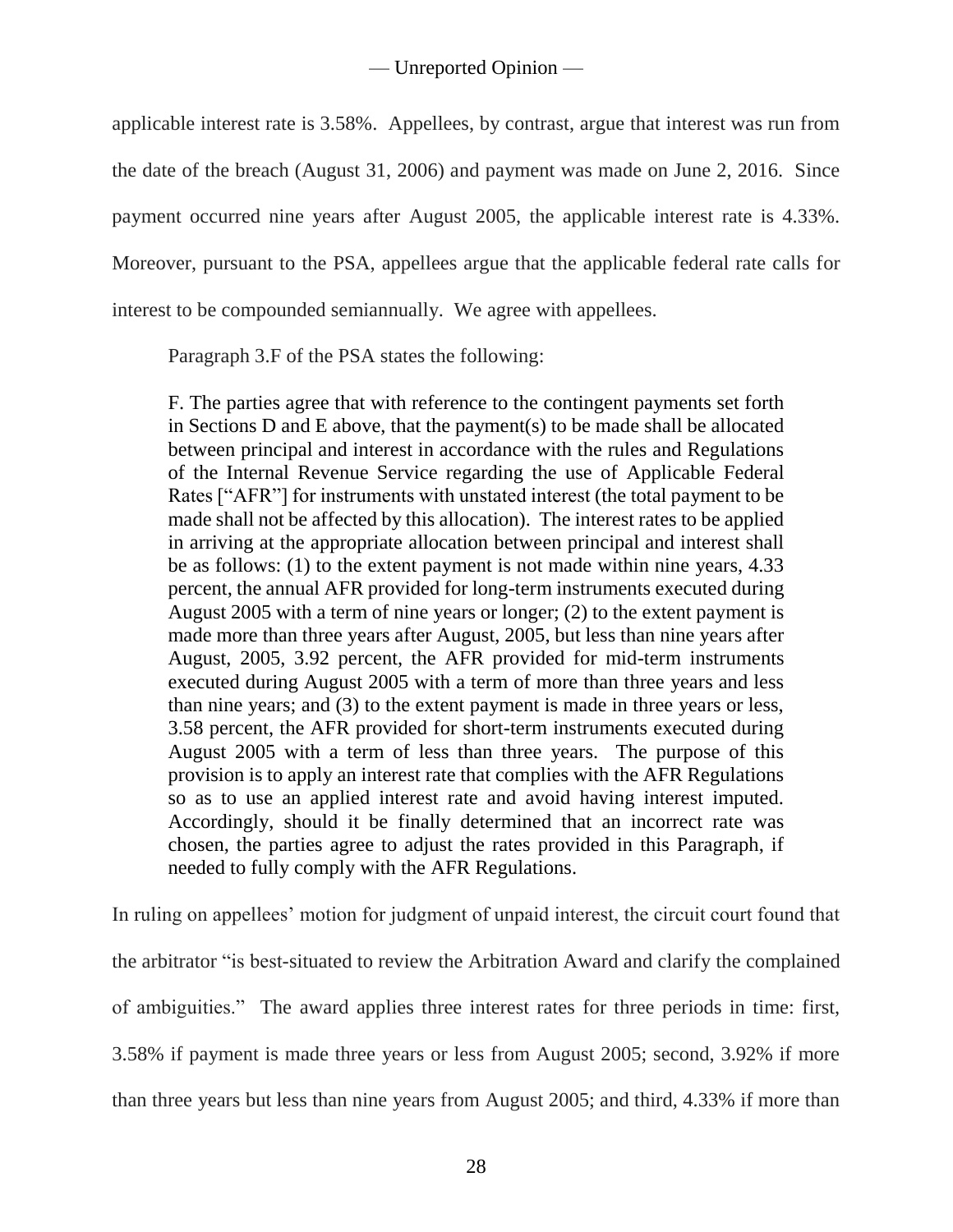nine years from August 2005. There is no dispute that the arbitrator awarded interest to run as of August 31, 2006, or that payment was made on June 2, 2016. Since the time between those dates is greater than nine years, the applicable interest rate is 4.33%. Similarly, Paragraph 3.F states that interest is to be compounded according to the AFR—not Maryland common law. Because the Internal Revenue Code provides that interest is computed "by using a discount rate equal to the applicable Federal rate, compounded semiannually," 26 U.S.C. § 1274(b)(2)(B) (2012), the arbitrator's award should have been compounded semiannually. Therefore, as a matter of law, we find that the circuit court erred in remanding the case to the arbitrator to clarify the complained of ambiguities.

#### **III. Attorneys' Fees**

The final issue for review is whether appellees are entitled to attorney's fees. Appellees argue that the circuit court erred in denying their requests for attorneys' fees and costs, and they ask for further attorneys' fees and costs incurred in the preparation of this appeal. Appellees maintain that they are entitled to the award because appellants have attempted to re-litigate issues decided by the arbitrator and have made repeated misstatements that, in turn, have spurned further litigation. Appellees argue that they are entitled to recover under *Blitz v. Beth Isaac Adas Israel Congregation*, 352 Md. 31 (1998). Appellants, on the other hand, argue that attorneys' fees may be awarded only when a party unjustifiably refuses to abide by an arbitration award, and that the award is discretionary, not mandatory. Appellants also argue that the circuit court did not have jurisdiction to deny appellees' renewed request for fees in its August 24, 2016 order.